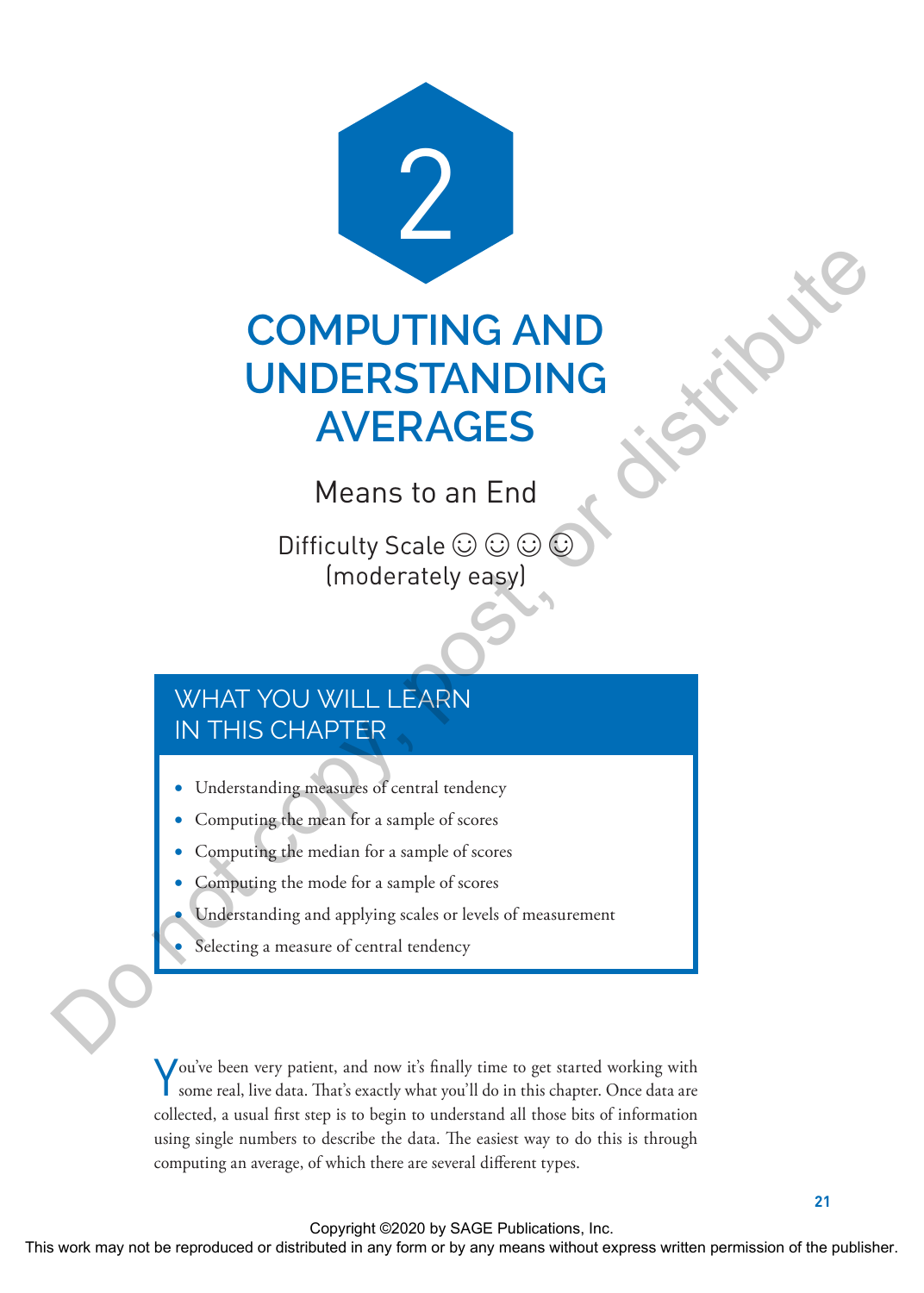An **average** is the one value that best represents an entire group of scores. It doesn't matter whether the group of scores represents the number correct on a spelling test for 30 fifth graders or the typical batting percentage for all the baseball players on the New York Yankees or how voters feel about a congressional candidate. In all of these examples, a big group of data can be summarized using an average. You can usually think of an average as the "middle" space or as a fulcrum on a seesaw. It's the point in a range of values that seems to most fairly represent all the values.

Averages, also called **measures of central tendency**, come in three flavors: the mean, the median, and the mode. Each provides you with a different type of information about a distribution of scores and is simple to compute and interpret.

### COMPUTING THE MEAN

The **mean** is the most common type of average that is computed. It is so popular that scientists sometimes sloppily treat the word *average* as if it means *mean* when it only sometimes means *mean.* The mean is simply the sum of all the values in a group, divided by the number of values in that group. So, if you had the spelling scores for 30 fifth graders, you would simply add up all the scores to get a total and then divide by the number of students, which is 30. CHE is the reproduced or distributed in an express with a space or distributed in any means with the space or distributed in any means with the space or the reproduced in any means with the space of the publisher. The pub

We are about to show a formula or equation for the first time in this book. Don't panic. Equations are just statements or sentences that use symbols instead of words. We will always tell you what words the symbols stand for. The formula for computing the mean is shown in Formula 2.1:

$$
\overline{X} = \frac{\sum X}{n},\tag{2.1}
$$

where

- the letter *X* with a line above it (also sometimes called "*X* bar") is the mean value of the group of scores;
- the ∑, or the Greek letter sigma, is the summation sign, which tells you to "sum up" or add together whatever follows it;
- the  $X$  is each individual score in a group of scores; and
- the *n* is the size of the sample from which you are computing the mean, the number of scores.

To compute the mean, follow these steps:

- 1. List the entire set of values in one or more columns. These are all the *X*s.
- 2. Compute the sum or total of all the values.
- 3. Divide the total or sum by the number of values.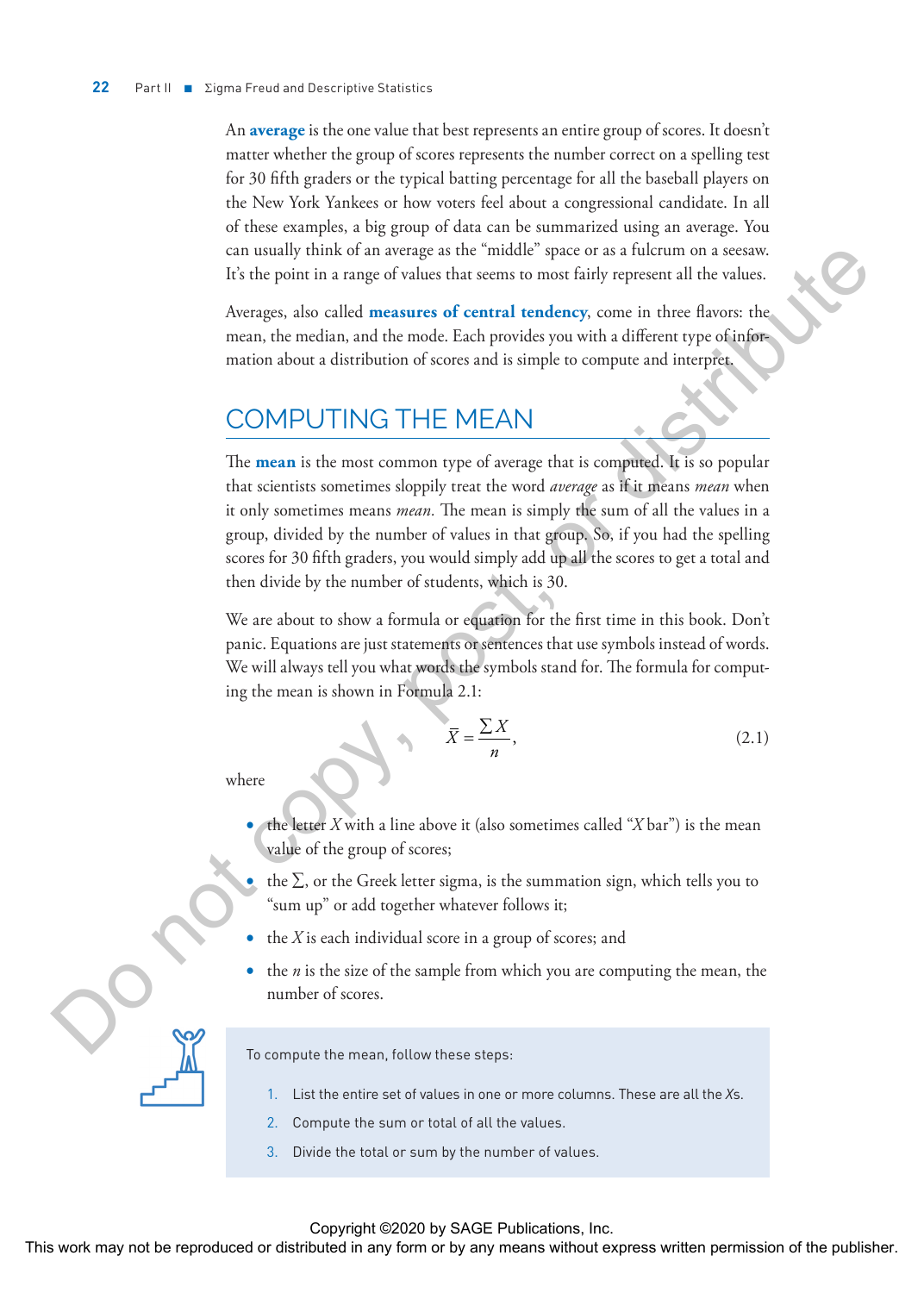For example, if you needed to compute the average number of shoppers at three different locations, you would compute a mean for that value.

| <b>Location</b>           | <b>Number of Shoppers Last Year</b> |
|---------------------------|-------------------------------------|
| Lanham Park Store         | 2,150                               |
| <b>Williamsburg Store</b> | 1.534                               |
| Downtown Store            | 3.564                               |

$$
\overline{X} = \frac{\sum X}{n} = \frac{2,150 + 1,534 + 3,564}{3} = \frac{7,248}{3} = 2,416.
$$
 (2.2)

| Williamsburg Store                                     | 1,534                                                                                                                                                                                                                                                                                                                                                                                                                                                                                  |                                                                                                                                 |
|--------------------------------------------------------|----------------------------------------------------------------------------------------------------------------------------------------------------------------------------------------------------------------------------------------------------------------------------------------------------------------------------------------------------------------------------------------------------------------------------------------------------------------------------------------|---------------------------------------------------------------------------------------------------------------------------------|
| Downtown Store                                         | 3,564                                                                                                                                                                                                                                                                                                                                                                                                                                                                                  |                                                                                                                                 |
|                                                        | The mean or average number of shoppers in each store is 2,416. Formula 2.2 shows<br>how this average was computed using the formula you saw in Formula 2.1:                                                                                                                                                                                                                                                                                                                            |                                                                                                                                 |
|                                                        | $\overline{X} = \frac{\sum X}{n} = \frac{2,150 + 1,534 + 3,564}{3} = \frac{7,248}{3} = 2,416.$                                                                                                                                                                                                                                                                                                                                                                                         |                                                                                                                                 |
| school building, you would follow the same procedure.  | Or, if you needed to compute the average number of students in each grade in a                                                                                                                                                                                                                                                                                                                                                                                                         |                                                                                                                                 |
| Grade                                                  | <b>Number of Students</b>                                                                                                                                                                                                                                                                                                                                                                                                                                                              |                                                                                                                                 |
| Kindergarten                                           | 18                                                                                                                                                                                                                                                                                                                                                                                                                                                                                     |                                                                                                                                 |
| $\mathbf{1}$                                           | 21                                                                                                                                                                                                                                                                                                                                                                                                                                                                                     |                                                                                                                                 |
| $\overline{2}$                                         | 24                                                                                                                                                                                                                                                                                                                                                                                                                                                                                     |                                                                                                                                 |
| 3                                                      | 23                                                                                                                                                                                                                                                                                                                                                                                                                                                                                     |                                                                                                                                 |
| 4<br>5                                                 | 22<br>24                                                                                                                                                                                                                                                                                                                                                                                                                                                                               |                                                                                                                                 |
| 6                                                      | 25                                                                                                                                                                                                                                                                                                                                                                                                                                                                                     |                                                                                                                                 |
|                                                        | The mean or average number of students in each class is 22.43. Formula 2.3 shows<br>how this average was computed using the formula you saw in Formula 2.1:<br>$\overline{X} = \frac{\sum X}{n} = \frac{18 + 21 + 24 + 23 + 22 + 24 + 25}{7} = \frac{157}{7} = 22.43.$                                                                                                                                                                                                                 | (2.3)                                                                                                                           |
|                                                        | See, we told you it was easy. No big deal. By the way, when you calculated that mean                                                                                                                                                                                                                                                                                                                                                                                                   |                                                                                                                                 |
|                                                        | just now, you may have gotten a number with lots more digits in it: 22.42857143<br>or something like that. Statisticians are usually okay with you shortening numbers                                                                                                                                                                                                                                                                                                                  |                                                                                                                                 |
|                                                        | to just a couple digits past the decimal. So, we felt fine reporting the mean as 22.43                                                                                                                                                                                                                                                                                                                                                                                                 |                                                                                                                                 |
| (rounding up for that last digit).                     |                                                                                                                                                                                                                                                                                                                                                                                                                                                                                        |                                                                                                                                 |
| important right now but might be interesting later on. | The mean is sometimes represented by the letter $M$ and is also called the<br>typical, average, or most central score. If you are reading another statistics<br>book or a research report and you see something like $M = 45.87$ , it probably<br>means that the mean is equal to 45.87. Technically, that capital letter $M$<br>is used when you are talking about the mean of the larger population<br>represented by the sample in front of you. Those sorts of distinctions aren't |                                                                                                                                 |
|                                                        | Copyright ©2020 by SAGE Publications, Inc.                                                                                                                                                                                                                                                                                                                                                                                                                                             | This work may not be reproduced or distributed in any form or by any means without express written permission of the publisher. |

$$
\overline{X} = \frac{\sum X}{n} = \frac{18 + 21 + 24 + 23 + 22 + 24 + 25}{7} = \frac{157}{7} = 22.43.
$$
 (2.3)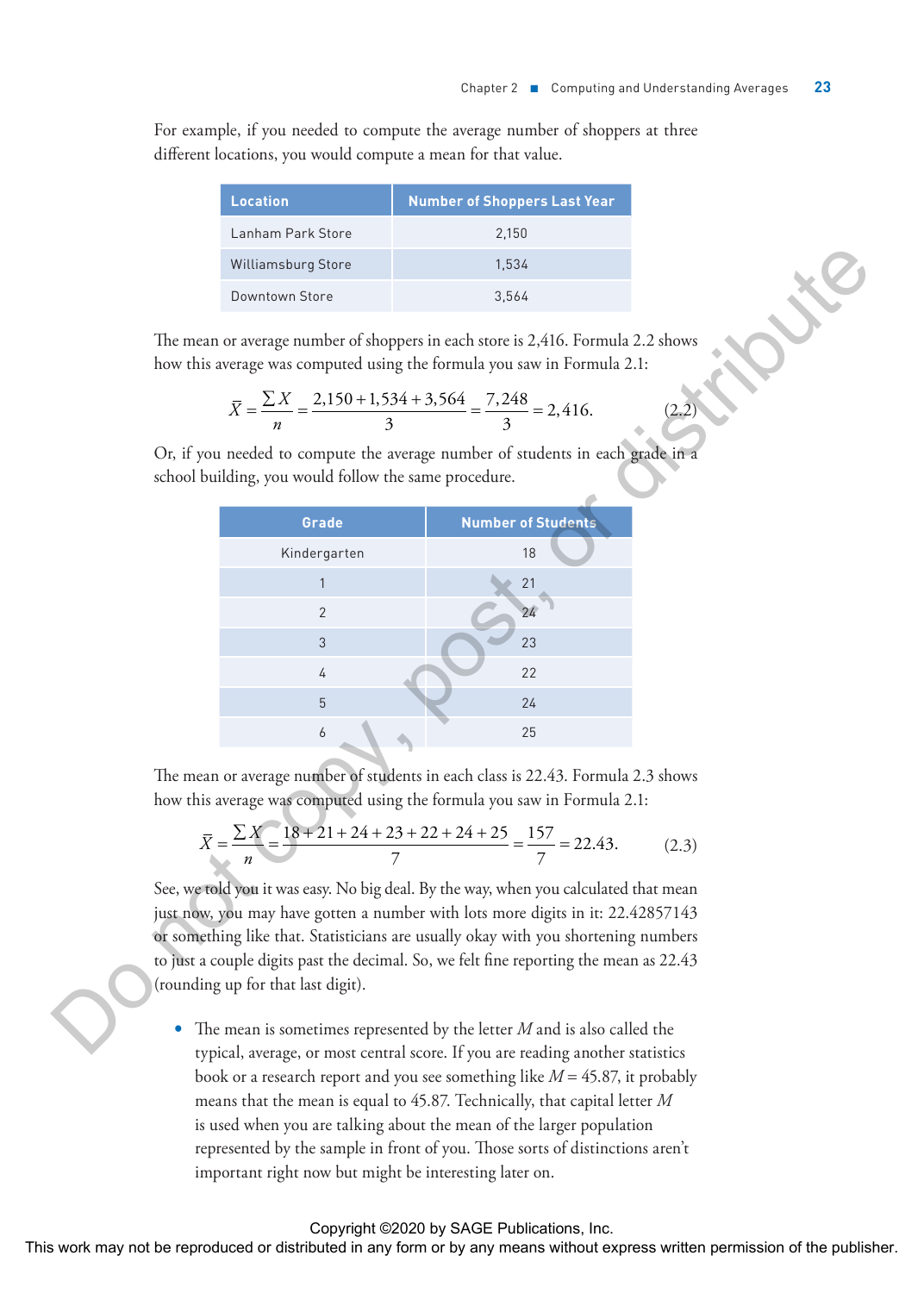- In the formula, a small *n* represents the sample size for which the mean is being computed. A large  $N$  ( $\leftarrow$  like this) would represent the population size. In some books and in some journal articles, no distinction is made between the two. Notice, as with the capital *M* when talking about the mean of a population, statistical types often capitalize a letter symbol to refer to a population and keep the letter as lowercase when talking about samples.
- The mean is like the fulcrum on a seesaw. It's the centermost point where all the values on one side of the mean are equal in weight to all the values on the other side of the mean.
- Finally, for better or worse, the mean is very sensitive to extreme scores. An extreme score can pull the mean in one or the other direction and make it less representative of the set of scores and less useful as a measure of central tendency. This, of course, all depends on the values for which the mean is being computed. And, if you have extreme scores and the mean won't work as well as you want, we have a solution! More about that later.

The mean is also referred to as the **arithmetic mean**, and there are other types of means that you may read about, such as the harmonic mean. Those are used in special circumstances and need not concern you here. And if you want to be technical about it, the arithmetic mean (which is the one that we have discussed up to now) is also defined as the point about which the sum of the deviations is equal to zero (whew!). Each score in a sample is some distance from the mean. If you add up all those distances, it will equal zero. Always. Every time. That's why we like the mean. For instance, if you have scores like 3, 4, and 5 (whose mean is 4), the sum of the deviations about the mean  $(-1, 0, \text{ and } +1)$  is 0. The maximal is work may not be reproduced or the representation of the representation of the reproduced or distributed in any form or by any  $\sim$  by any form or by any form or by any form or by any form or by any form or

Remember that the word *average* means only the one measure that best represents a set of scores and that there are many different types of averages. Which type of average you use depends on the question that you are asking and the type of data that you are trying to summarize. This is a levels of measurement issue that we will cover later in this chapter when we talk about when to use which statistic.

In basic statistics, an important distinction is made between those values associated with samples (a part of a population) and those associated with populations. To do this, statisticians use the following conventions. For a sample statistic (such as the mean of a sample), Roman letters are used. For a population parameter (such as the mean of a population), Greek letters are used. So, for example, the mean for the spelling score for a sample of 100 fifth graders is represented as  $\bar{X}$  = 5, whereas the mean for the spelling score for the entire population of fifth graders is represented, using the Greek letter  $m$ u, as  $\mu_{\scriptscriptstyle 5}$ .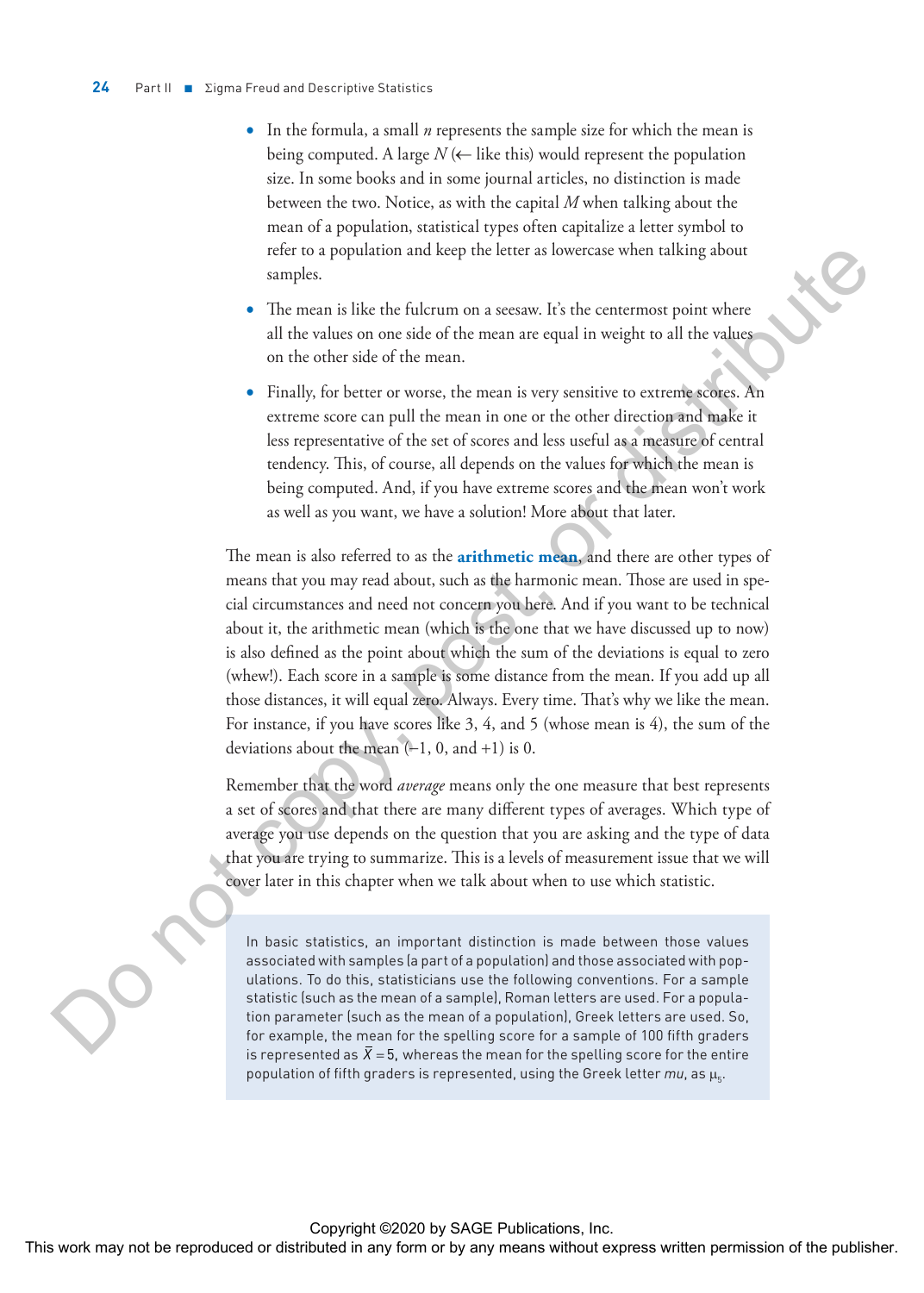### COMPUTING THE MEDIAN

The median is also an average, but of a very different kind. The **median** is defined as the midpoint in a set of scores. It's the point at which one half, or 50%, of the scores fall above and one half, or 50%, fall below. It's got some special qualities that we will talk about later in this section, but for now, let's concentrate on how it is computed. There's not really a formula for computing the median but instead a set of steps.

To compute the median, follow these steps:

- 1. List the values in order, from either highest to lowest or lowest to highest.
- 2. Find the middle-most score. That's the median.

For example, here are the annual incomes from five different households:

\$135,456 \$45,500 \$62,456

- 
- \$54,365
- \$37,668

Here is the list ordered from highest to lowest:

\$135,456

\$62,456

\$54,365

\$45,500

\$37,668

There are five values. The middle-most value is \$54,365, and that's the median.

Now, what if the number of values is even? An even number of scores means there is no middle value. Let's add a value (\$64,500) to the list so there are six income levels. Here they are sorted with the largest value first: The work may not be reproduced or distributed in any form or by any means without express with permitted in any means with the reproduced or distributed in any means were produced in any means with  $\frac{1}{2}$ . For distribu

\$135,456 \$64,500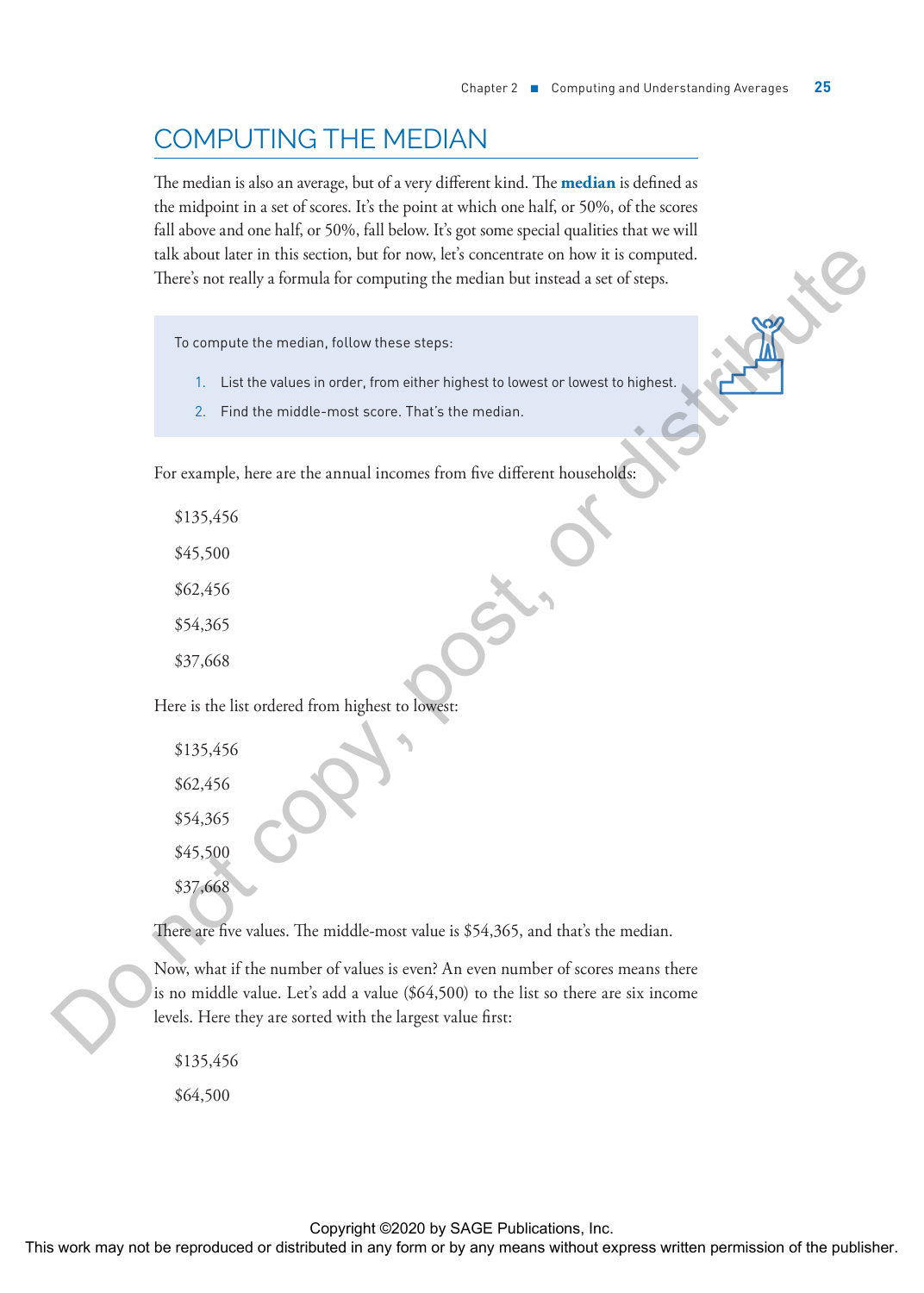\$62,456 \$54,365 \$45,500 \$37,668

When there is an even number of values, the median is simply the mean of the two middle values. In this case, the middle two cases are \$54,365 and \$62,456. The mean of those two values is \$58,410.50. That's the median for that set of six values.

What if the two middle-most values are the same, such as in the following set of data?

\$45,678 \$25,567 \$25,567 \$13,234

43

34

32

12

51

6

27

Then the median is same as both of those middle-most values. In this example, it's \$25,567.

If we had a series of values that was the number of days spent in rehabilitation for a sports-related injury for seven different patients, the numbers might look like this:

As we did before, we can order the values (51, 43, 34, 32, 27, 12, 6) and then select the middle value as the median, which in this case is 32. So, the median number of days spent rehabilitating an injury is 32. When there is an even number of values, the models is simply the mean of the court of the rest of the rest or the rest of the rest or the rest of the rest or the rest or the rest or the rest or distributed in any means is

If you know about medians, you should also know about **percentile ranks**. Percentile ranks are used to define the percentage of cases equal to or below a certain point in a distribution or set of scores. For example, if a score is "at the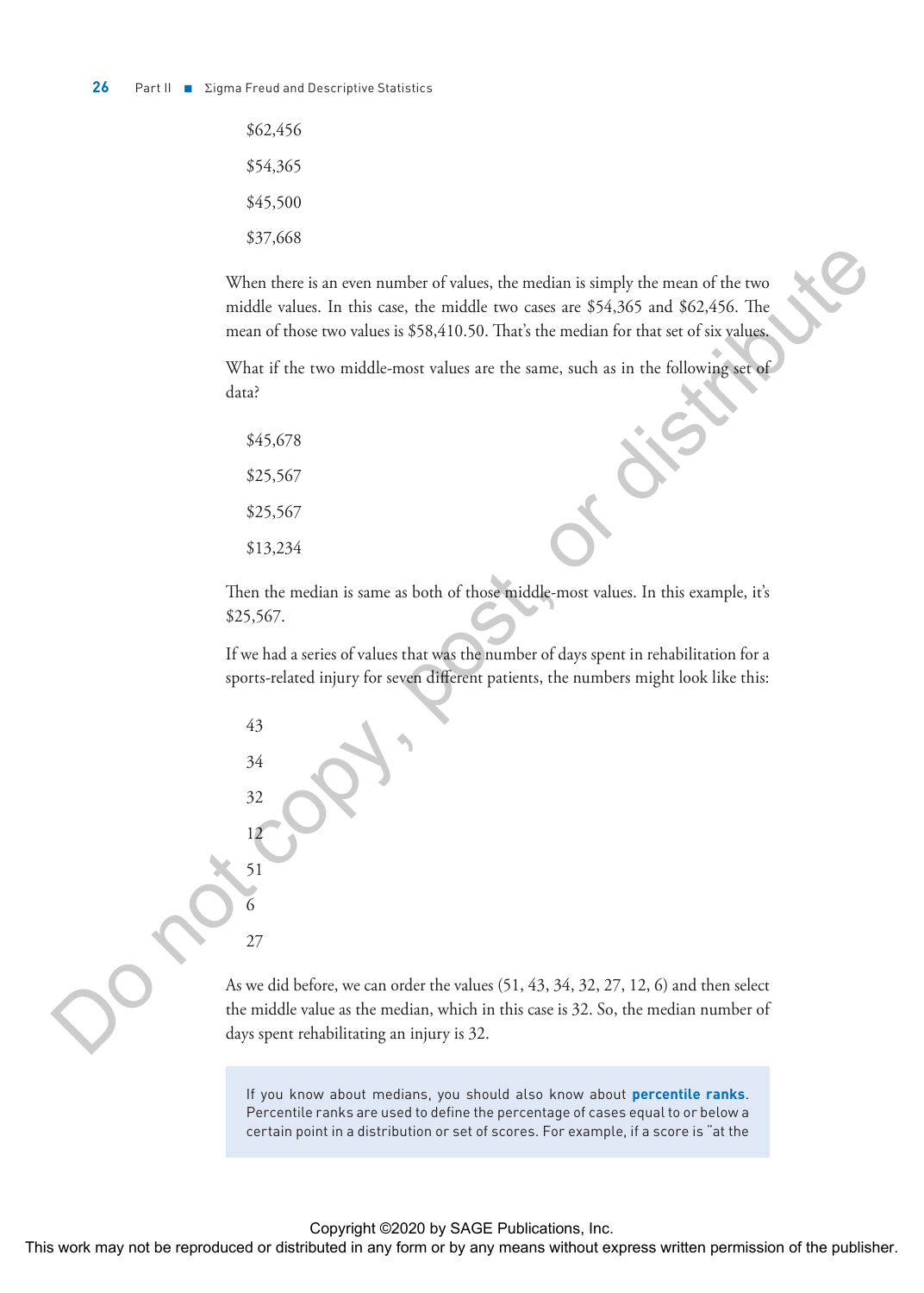75th percentile," it means that the score is at or above 75% of the other scores in the distribution. The median is also known as the 50th percentile, because it's the point at or below which 50% of the cases in the distribution fall. Other percentiles are useful as well, such as the 25th percentile, often called *Q*<sup>1</sup> , and the 75th percentile, referred to as  ${\mathcal Q}_3$ . So what's  ${\mathcal Q}_2$ ? The median, of course.

Here comes the answer to the question you've probably had in the back of your mind since we started talking about the median. Why use the median instead of the mean? For one very good reason. The median is insensitive to extreme scores, whereas the mean is not. When you have a set of scores in which one or more scores are extreme, the median better represents the centermost value of that set of scores than any other measure of central tendency. Yes, even better than the mean.

What do we mean by *extreme*? It's probably easiest to think of an extreme score as one that is very different from the group to which it belongs. For example, consider the list of five incomes that we worked with earlier (shown again here):

| \$135,456 |
|-----------|
| \$54,365  |
| \$37,668  |
| \$32,456  |
| \$25,500  |

The value \$135,456 is more different from the other four than is any other value in the set. We would consider that an extreme score.

The best way to illustrate how useful the median is as a measure of central tendency is to compute both the mean and the median for a set of data that contains one or more extreme scores and then compare them to see which one best represents the group. Here goes.

The mean of the set of five scores you see above is the sum of the set of five divided by 5, which turns out to be \$57,089. On the other hand, the median for this set of five scores is \$37,668. Which is more representative of the group? The value \$37,668, because it clearly lies closer to most of the scores, and we like to think about "the average" (in this case, we are using the median as a measure of average) as being representative or assuming a central position. In fact, the mean value of \$57,089 falls above the fourth highest value (\$54,365) and is not very central or representative of the distribution. The cone is a notice or the quartica partic point of both is the redden or the redden or the redden or the redden in any form or by any form or by any form or by any means is any the reduced or the core of the publisher.

It's for this reason that certain social and economic indicators (often involving income) are reported using a median as a measure of central tendency—"The

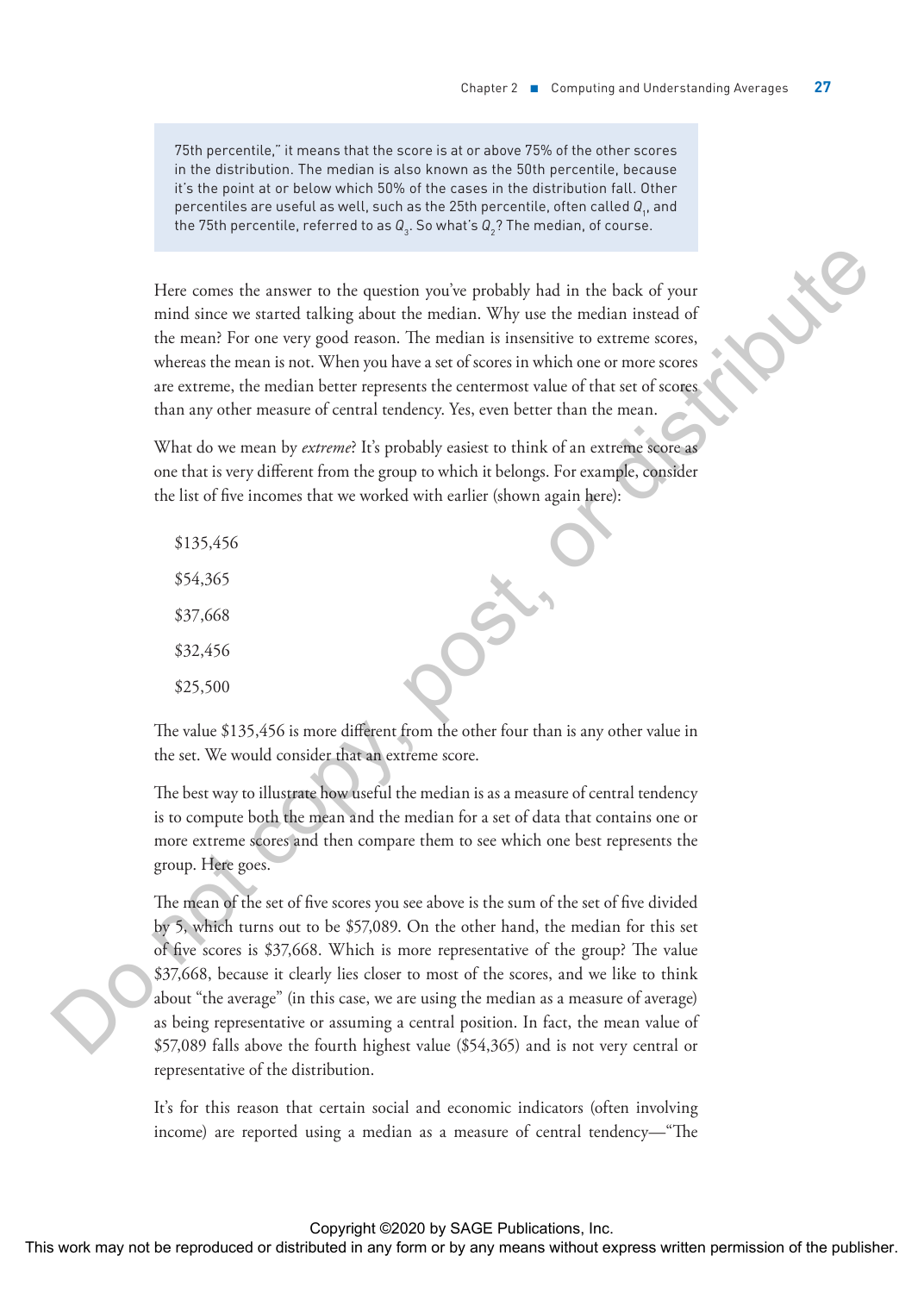median income of the average American family is . . ."—rather than using the mean to summarize the values. There are just too many extreme scores that would **skew**, or significantly distort, what is actually a central point in the set or distribution of scores. As an example, the median annual family income in the United States for 2014 (the most recent year we could find data for) was about \$54,000, while the mean annual family income was about \$73,000. Which is closer to your family's income?

You learned earlier that sometimes the mean is represented by the capital letter *M* instead of  $\overline{X}$ . Well, other symbols are used for the median as well. We like the letter *M,* but some people confuse it with the mean, so they use *Med* or *Mdn* for median. Don't let that throw you-just remember what the median is and what it represents, and you'll have no trouble adapting to different symbols.

Here are some interesting and important things to remember about the median:

- We use the word *median* to describe other middle things, like the median on a highway, that stripe down the middle of a road.
- Because the median is based on how many cases there are, and not the values of those cases, extreme scores (sometimes called **outliers**) only count a little.

## COMPUTING THE MODE

The third and last measure of central tendency that we'll cover, the mode, is the most general and least precise measure of central tendency, but it plays a very important part in understanding the characteristics of a sample of scores. The **mode** is the value that occurs most frequently. Like the median, there is no formula for computing the mode. This work may not be reproduced or distribution in any form or by an any form or by any means with the representation of the reproduced in any means or  $\theta$ . The copy of the publisher of the publisher. All the contents of

To compute the mode, follow these steps:

- List all the values in a distribution but list each value only once.
- 2. Tally the number of times that each value occurs.
- 3. The value that occurs most often is the mode.

For example, an examination of the political party affiliation of 300 people might result in the following distribution of scores: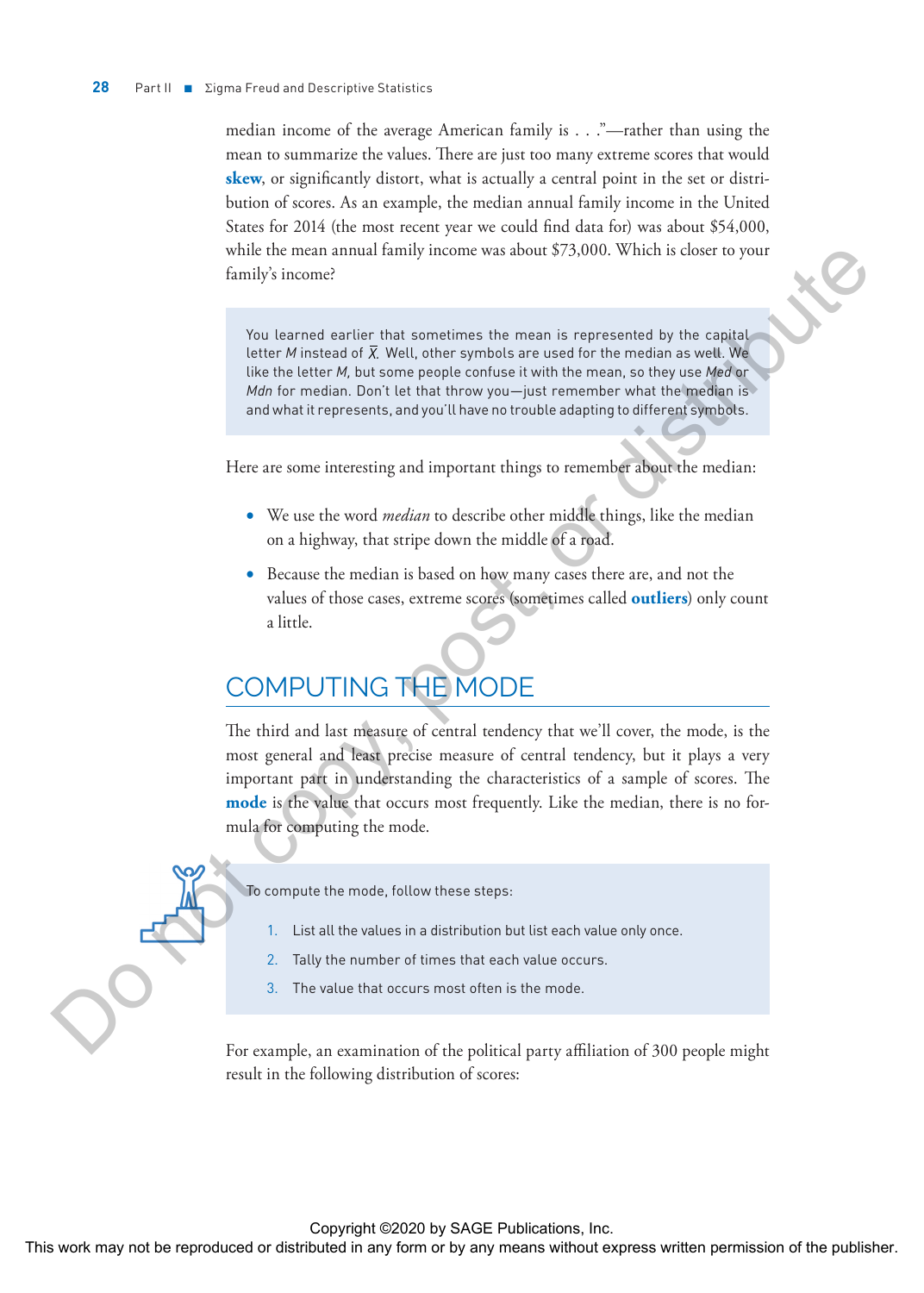| <b>Party Affiliation</b> | <b>Number or Frequency</b> |
|--------------------------|----------------------------|
| Democrats                | 90                         |
| Republicans              | 70                         |
| Independents             | 140                        |

The mode is the value that occurs most frequently, which in the preceding example is Independents. That's the mode for this distribution.

If we were looking at the modal response on a 100-item multiple-choice test, we might find that Alternative A was chosen more frequently than any other. The data might look like this:

| <b>Item Alternative</b><br><b>Selected</b> | Α | R |  |  |
|--------------------------------------------|---|---|--|--|
| Number of times                            | h |   |  |  |

On this 100-item multiple-choice test where each item has four choices (A, B, C, and D), A was the answer selected 57 times. It's the modal response.

Want to know the easiest and most commonly made mistake made when computing the mode? It's selecting the number of *times* a category occurs rather than the *label* of the category itself. Instead of the mode being Independents (in our first example), it's easy for someone to conclude the mode is 140. Why? Because he or she is looking at the number of times the value occurred, not the value that occurred most often! This is a simple mistake to make, so be on your toes when you are asked about these things. The exocity attention that is extended to the rest of the controller or the rest or distribution.<br>
If we were looking at the encode fluctuation and calculation.<br>
The were looking at the encode busted was chosen over the l

### **Apple Pie à la Bimodal**

If every value in a distribution contains the same number of occurrences, then there really isn't a single mode. But if more than one value appears with equal frequency, the distribution is multimodal. The set of scores can be bimodal (with two modes), as the following set of data using hair color illustrates:

| <b>Hair Color</b> | <b>Number or Frequency</b> |
|-------------------|----------------------------|
| Red               | 7                          |
| Blond             | 12                         |
| Black             | 45                         |
| <b>Brown</b>      | 45                         |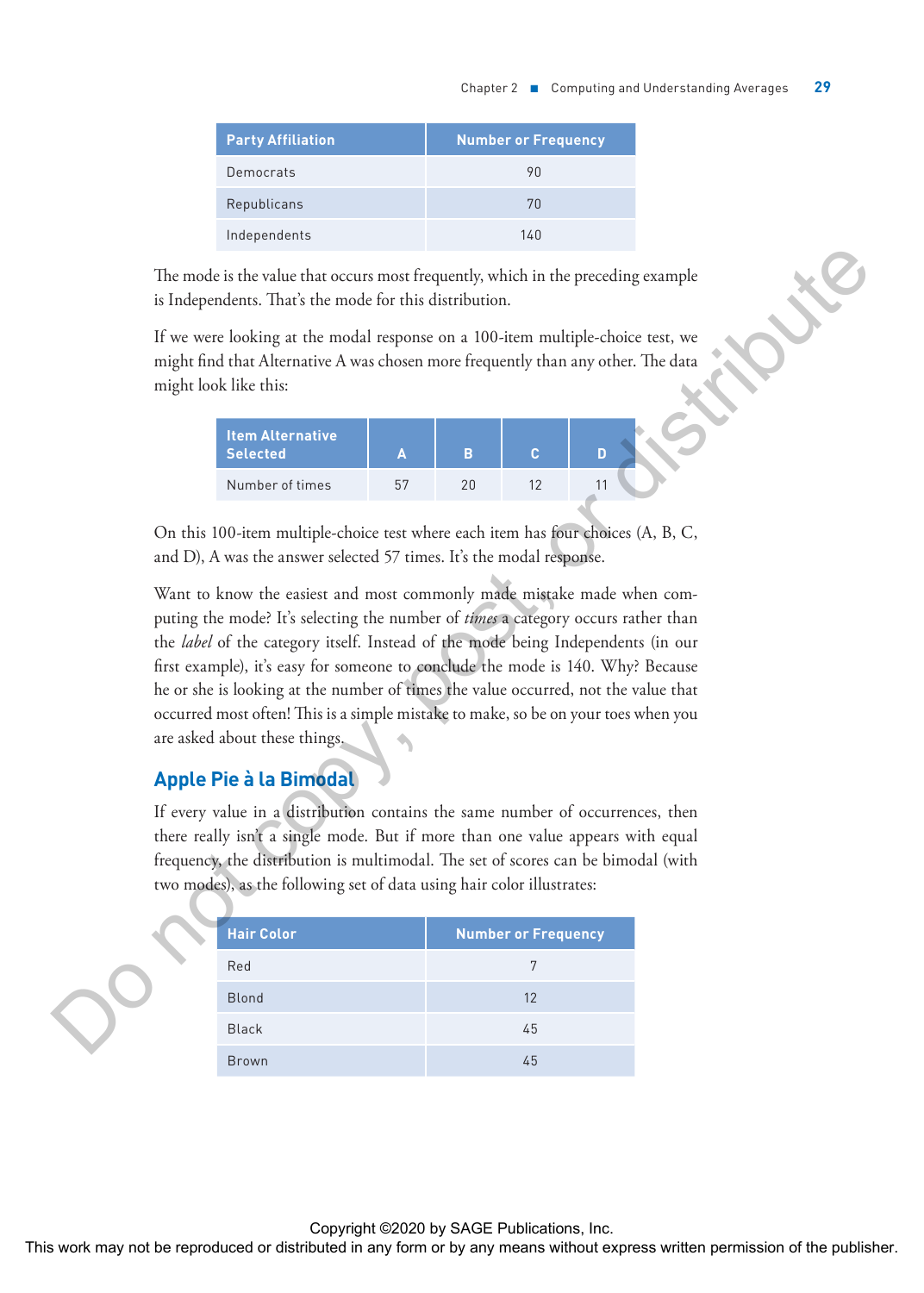In the previous example, the distribution is bimodal because the frequency of the values of black and brown hair occurs equally. You can even have a bimodal distribution when the modes are relatively close together but not exactly the same, such as 45 people with black hair and 44 with brown hair. The question becomes, How much does one class of occurrences stand apart from another?

Can you have a trimodal distribution? Sure—where three values have the same frequency. It's unlikely, especially when you are dealing with a large set of **data points**, or observations, but certainly possible. The real answer to the above standapart question is that categories have to be mutually exclusive—you simply cannot have both black and red hair (although if you look around the classroom, you may think differently). Of course, you can have those two colors, but each person's hair color is forced into only one category. Can publish the reproduced or distributed in the results of the same points of the reproduced or distributed in any form or by any means we consider the reproduced in the reproduced in the reproduced in the reproduced in

### WHEN TO USE WHAT MEASURE OF CENTRAL TENDENCY (AND ALL YOU NEED TO KNOW ABOUT SCALES OF MEASUREMENT FOR NOW)

Which measure of central tendency you use depends on certain characteristics of the data you are working with—specifically the **scale of measurement** at which those data occur. And that scale or level dictates the specific measure of central tendency you will use.

But let's step back for just a minute and make sure that we have some vocabulary straight, beginning with the idea of what measurement is.

Measurement is the assignment of values to outcomes following a set of rules—simple. The results are the different scales we'll define in a moment, and an outcome is anything we are interested in measuring, such as hair color, gender, test score, or height.

These scales of measurement, or rules, are the particular levels at which outcomes are observed. Each level has a particular set of characteristics, and scales of measurement come in four flavors (there are four types): nominal, ordinal, interval, and ratio.

Let's move on to a brief discussion and examples of the four scales of measurement and then discuss how these levels of scales fit with the different measures of central tendency discussed earlier.

### **A Rose by Any Other Name: The Nominal Level of Measurement**

The **nominal level of measurement** is defined by the characteristics of an outcome that fit into one and only one class or category. For example, gender can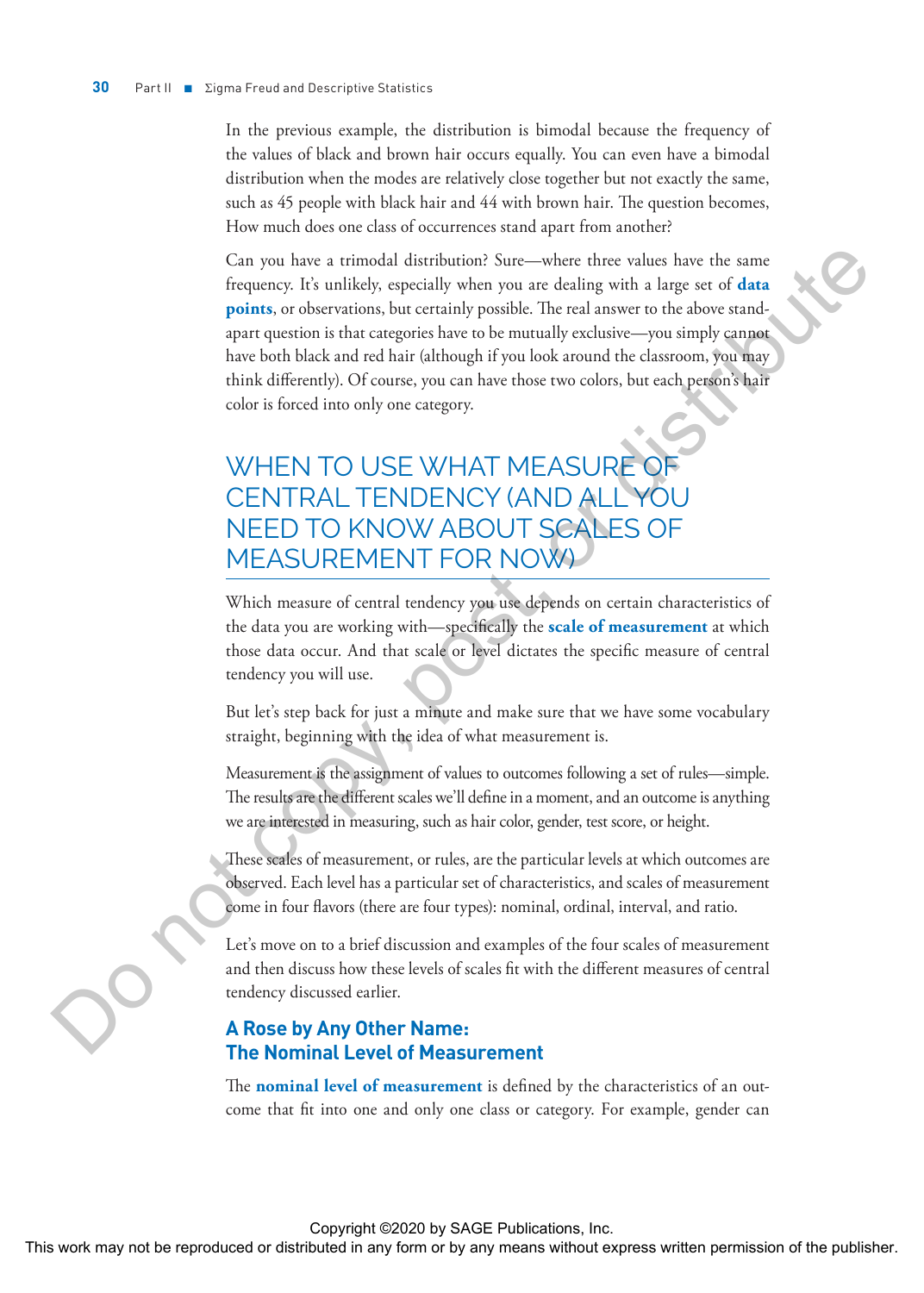be a nominal variable (female and male), as can ethnicity (Caucasian or African American), as can political affiliation (Republican, Democrat, or Independent). Nominal-level variables are "names" (*nominal* in Latin), and the nominal level is the least precise level of measurement. Nominal levels of measurement have categories that are mutually exclusive; for example, political affiliation cannot be both Republican and Democrat.

### **Any Order Is Fine With Me: The Ordinal Level of Measurement**

The *ord* in **ordinal level of measurement** stands for *order,* and the characteristic of things being measured here is that they are ordered. The perfect example is a rank of candidates for a job. If we know that Russ is ranked 1, Marquis is ranked 2, and Hannah is ranked 3, then this is an ordinal arrangement. We have no idea how much higher on this scale Russ is relative to Marquis than Marquis is relative to Hannah. We just know that it's "better" to be 1 than 2 than 3 but not by how much.

### **1** + **1** = **2: The Interval Level of Measurement**

Now we're getting somewhere. When we talk about the **interval level of measurement**, a test or an assessment tool is based on some underlying continuum such that we can talk about how much more a higher performance is than a lesser one. For example, if you get 10 words correct on a vocabulary test, that is 5 more than getting 5 words correct. A distinguishing characteristic of interval-level scales is that the intervals or spaces or points along the scale are equal to one another. Ten words correct is 2 more than 8 correct, and 6 is 2 more than 4 correct. And it's not just the actual math that determines whether there are equal intervals; it is assumptions about the underlying concept being measured. If two more spelling words correct always represents two more units of spelling ability (whatever that means), then the measurement is at the interval level. Rystalian and Danaston are the reproduced or distributed in any form of the reproduced or distributed in any form or by any means with experiment the reproduced in any means with performance of the publisher and the publi

### **Can Anyone Have Nothing of Anything? The Ratio Level of Measurement**

Well, here's a little conundrum for you. An assessment tool at the **ratio level of measurement** is characterized by the presence of an absolute zero on the scale. What that zero means is the absence of any of the trait that is being measured. The conundrum? Are there outcomes we measure where it is possible to have nothing of what is being measured? In some disciplines, that can be the case. For example, in the physical and biological sciences, you can have the absence of a characteristic, such as absolute zero (no molecular movement) or zero light. In the social and behavioral sciences, it's a bit harder. Even if you score zero on that spelling test or miss every item of an intelligence test (written in Martian), that does not mean that you have no spelling ability or no intelligence, right?

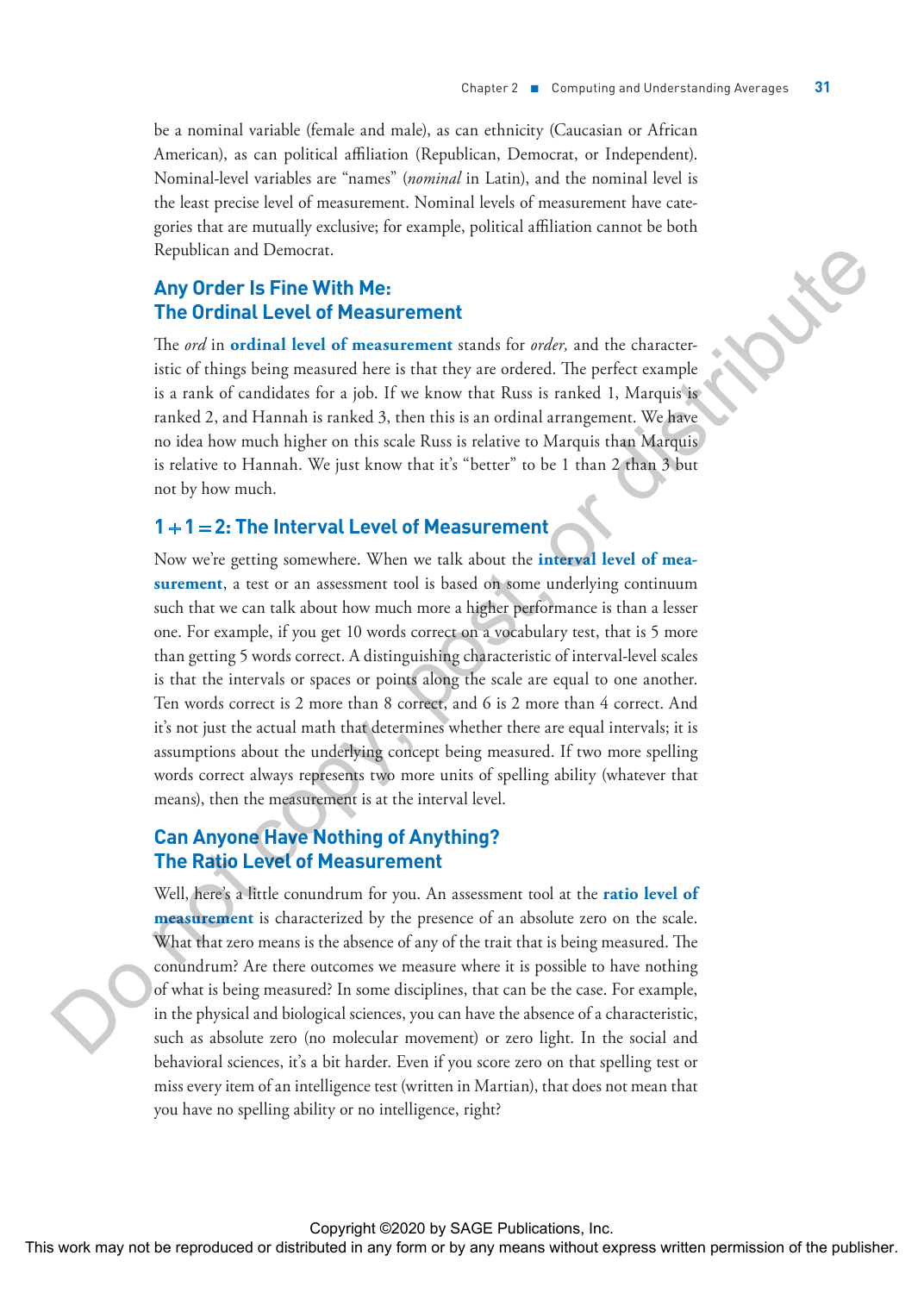### **In Sum . . .**

These scales of measurement, or rules, represent particular levels at which outcomes are measured. And, in sum, we can say the following:

- Any outcome can be assigned to one of four levels of measurement.
- Levels of measurement have an order, from the least precise being nominal to the most precise being ratio.
- The "higher up" the scale of measurement, the more precise the data being collected, and the more detailed and informative the data are. It may be enough to know that some people are rich and some poor (and that's a nominal or categorical distinction), but it's much better to know exactly how much money they make (ratio). We can always make the "rich" versus "poor" distinction if we want to once we have all the information.
- Finally, the more precise scales contain all the qualities of the scales below them; for example, the interval scale includes the characteristics of the ordinal and nominal scales. If you know that the Cubs' batting average is .350, you know it is better than that of the Tigers (who hit .250) by 100 points, but you also know that the Cubs are better than the Tigers (but not by how much) and that the Cubs are different from the Tigers (but there's no direction to the difference).

Okay, we've defined levels of measurement and discussed three different measures of central tendency and given you good examples of each. But the most important question remains unanswered. That is, "When do you use which measure?"

In general, which measure of central tendency you use depends on the type of data that you are describing, which in turn means at what level of measurement the data occur. Unquestionably, a measure of central tendency for qualitative, categorical, or nominal data (such as racial group, eye color, income bracket, voting preference, and neighborhood location) can be described using only the mode. It's not meaningful to talk about the mean eye color in a classroom.

For example, you can't be interested in the most central measure that describes which political affiliation is most predominant in a group and use the mean—what in the world could you conclude, that everyone is half Republican? Rather, saying that out of 300 people, almost half (140) are Independent seems to be the best way to describe the value of this variable. In general, the median and the mean are best used with quantitative data, such as height, income level in dollars (not categories), age, test score, reaction time, and number of hours completed toward a degree. Figure 1.1 centro pressure the reproduced or distributed or distributed in any form of the reproduced in any form or by any means we are the reproduced in any form or by any means we are the reproduced in any means when t

It's also fair to say that the mean is a more precise measure than the median and that the median is a more precise measure than the mode. The best strategy, then, if you are measuring at a high level, such as interval or ratio, is to use the mean, and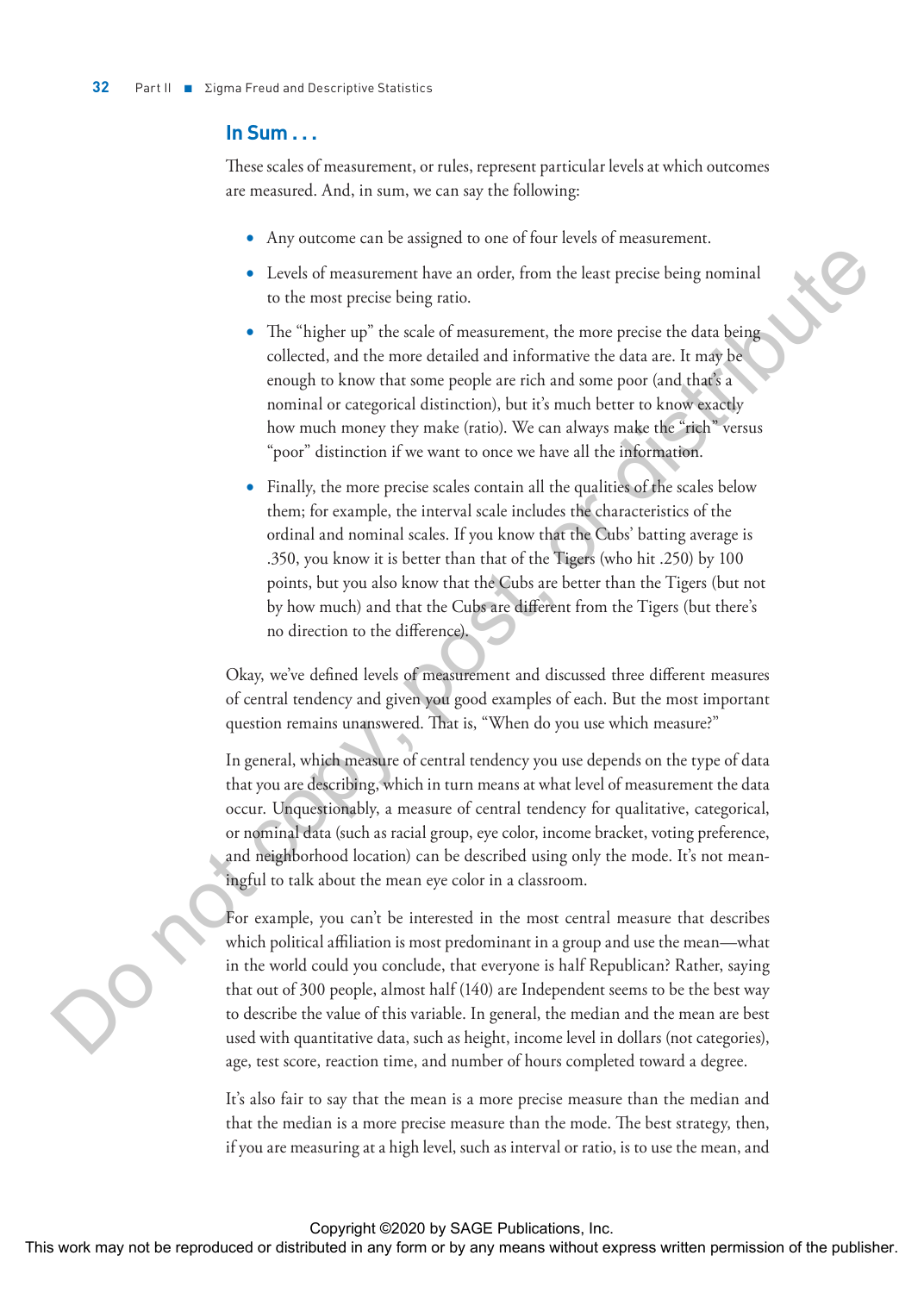indeed, the mean is the most often used measure of central tendency. However, we do have occasions when the mean would not be appropriate as a measure of central tendency—for example, when we have categorical or nominal data, such as hospitalized versus nonhospitalized people. Then we use the mode.

So, here is a set of three guidelines that may be of some help. And remember, there can always be exceptions.

- 1. Use the mode when the data are categorical ("nominal") in nature and the people or things can fit into only one class, such as hair color, political affiliation, neighborhood location, and religion. When this is the case, these categories are called mutually exclusive.
- 2. Use the median when you have extreme scores and you don't want an average that is misleading, such as when the variable of interest is income expressed in dollars.
- 3. Finally, use the mean when you have data that do not include extreme scores and are not categorical, such as the numerical score on a test or the number of seconds it takes to swim 50 meters.

### USING SPSS TO COMP DESCRIPTIVE STATIST

If you haven't already, now would be a good time to check out Appendix A so you can become familiar with the basics of using SPSS. Then come back here.

Let's use SPSS to compute some descriptive statistics. The data set we are using is named Chapter 2 Data Set 1, and it is a set of 20 scores on a test of prejudice. All of the data sets are available in Appendix C and from the SAGE website **edge .sagepub.com/salkindfrey7e**. There is one variable in this data set: Construction the restriction of the reproduced or distributed in any form or by any means which constructed in any form or by any means with  $\alpha$  and  $\alpha$  and  $\alpha$  and  $\alpha$  and  $\alpha$  and  $\alpha$  and  $\alpha$  and  $\alpha$  any  $\alpha$  be

| Variable  | <b>Definition</b>                                                        |
|-----------|--------------------------------------------------------------------------|
| Prejudice | The value on a test of prejudice as<br>measured on a scale from 1 to 100 |

Here are the steps to compute the measures of central tendency that we discussed in this chapter. Follow along and do it yourself. With this and all exercises, including data that you enter or download, we'll assume that the data set is already open in SPSS.

- 1. Click Analyze  $\rightarrow$  Descriptive Statistics  $\rightarrow$  Frequencies ...
- 2. Double-click on the variable named Prejudice to move it to the Variable(s) box.

*(Continued)*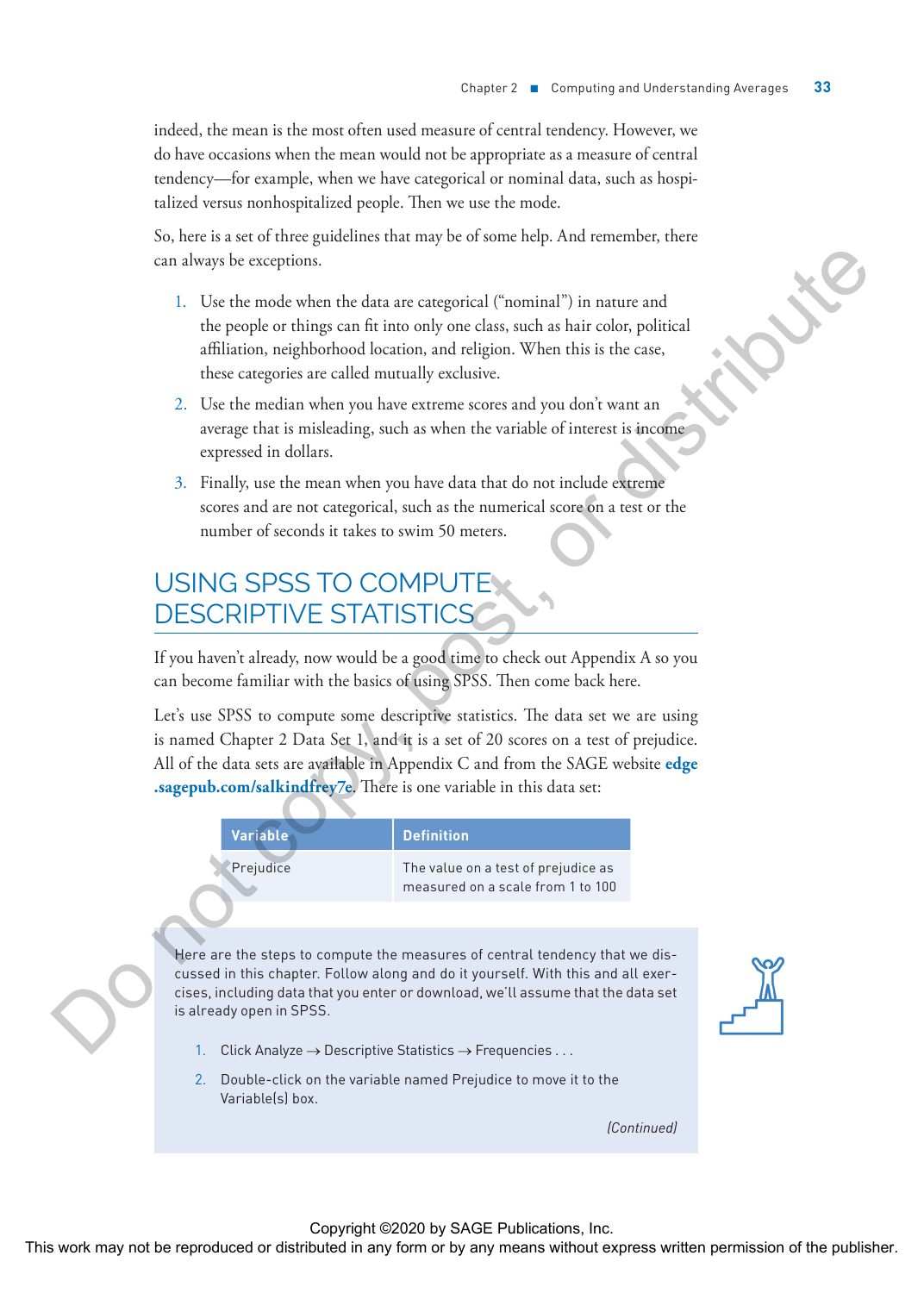#### (Continued)

- 3. Click Statistics, and you will see the Frequencies: Statistics dialog box shown in Figure 2.1.
- 4. Under Central Tendency, click the Mean, Median, and Mode boxes.
- 5. Click Continue.
- 6. Click OK.

### **The SPSS Output**

| Click Continue.<br>5.                                                                                                                                                                                                                                                                                                                                                                                                                                                                                                                                                                                                                                                                                           |                                                        |  |
|-----------------------------------------------------------------------------------------------------------------------------------------------------------------------------------------------------------------------------------------------------------------------------------------------------------------------------------------------------------------------------------------------------------------------------------------------------------------------------------------------------------------------------------------------------------------------------------------------------------------------------------------------------------------------------------------------------------------|--------------------------------------------------------|--|
| Click OK.<br>6.                                                                                                                                                                                                                                                                                                                                                                                                                                                                                                                                                                                                                                                                                                 |                                                        |  |
|                                                                                                                                                                                                                                                                                                                                                                                                                                                                                                                                                                                                                                                                                                                 |                                                        |  |
| <b>The SPSS Output</b>                                                                                                                                                                                                                                                                                                                                                                                                                                                                                                                                                                                                                                                                                          |                                                        |  |
| Figure 2.2 shows you selected output from the SPSS procedure for the variable<br>named Prejudice.                                                                                                                                                                                                                                                                                                                                                                                                                                                                                                                                                                                                               |                                                        |  |
| In the Statistics part of the output, you can see how the mean, the median, and<br>the mode are all computed along with the sample size and the fact that there<br>were no missing data. SPSS does not use symbols such as $X$ in its output. Also listed<br>in the output are the frequency of each value and the percentage of times it occurs,<br>all useful descriptive information.                                                                                                                                                                                                                                                                                                                        |                                                        |  |
| It's a bit strange, but if you select Analyze $\rightarrow$ Descriptive Statistics $\rightarrow$ Descriptives<br>(instead of clicking Frequencies last) in SPSS and then click Options, there's no<br>median or mode option, which you might expect because they are basic descriptive<br>statistics. The lesson here? Statistical analysis programs are usually quite different<br>from one another, use different names for the same things, and make different<br>assumptions about what's where. If you can't find what you want, it's probably<br>there. Just keep hunting. Also, be sure to use the Help feature to get help navigating<br>through all this new information until you find what you need. |                                                        |  |
| <b>FIGURE 2.1</b>                                                                                                                                                                                                                                                                                                                                                                                                                                                                                                                                                                                                                                                                                               | The Frequencies: Statistics dialog box from SPSS       |  |
|                                                                                                                                                                                                                                                                                                                                                                                                                                                                                                                                                                                                                                                                                                                 |                                                        |  |
| Frequencies: Statistics<br>Percentile Values<br>Quartiles<br>Cut points for: 10<br>equal groups<br>Percentile(s):<br>Add<br>Change<br>Remove                                                                                                                                                                                                                                                                                                                                                                                                                                                                                                                                                                    | ×<br>Central Tendency<br>Mean<br>Median<br>Mode<br>Sum |  |
|                                                                                                                                                                                                                                                                                                                                                                                                                                                                                                                                                                                                                                                                                                                 | Values are group midpoints                             |  |
| Dispersion<br>Std. deviation Minimum<br>Variance<br>Maximum<br>$\Box$ S.E. mean<br>Range                                                                                                                                                                                                                                                                                                                                                                                                                                                                                                                                                                                                                        | Distribution<br>Skewness<br>Kurtosis                   |  |
| Continue<br>Cancel                                                                                                                                                                                                                                                                                                                                                                                                                                                                                                                                                                                                                                                                                              | Help                                                   |  |
|                                                                                                                                                                                                                                                                                                                                                                                                                                                                                                                                                                                                                                                                                                                 |                                                        |  |
|                                                                                                                                                                                                                                                                                                                                                                                                                                                                                                                                                                                                                                                                                                                 |                                                        |  |
| Copyright ©2020 by SAGE Publications, Inc.<br>This work may not be reproduced or distributed in any form or by any means without express written permission of the publisher.                                                                                                                                                                                                                                                                                                                                                                                                                                                                                                                                   |                                                        |  |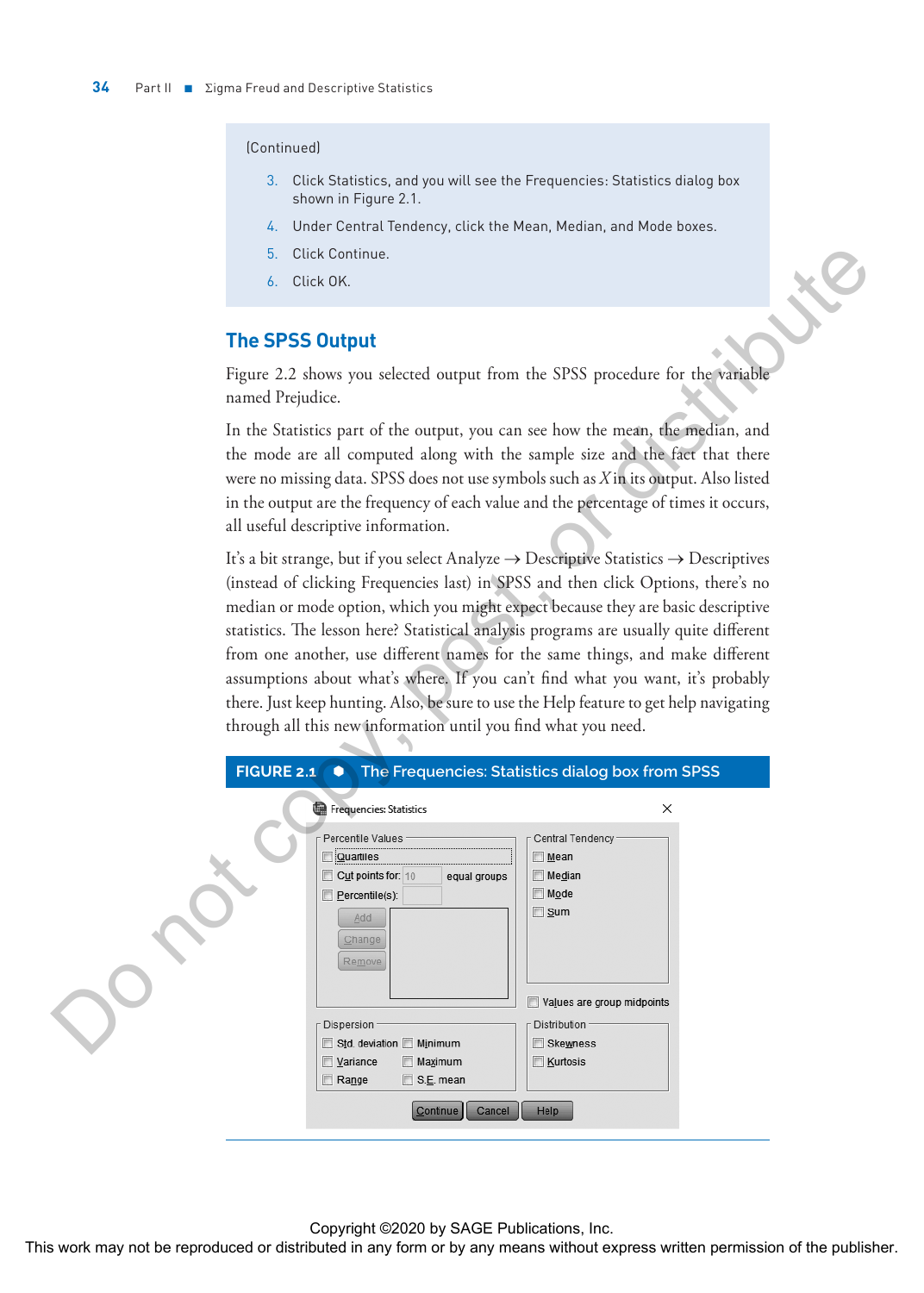#### **FIGURE 2.2 Descriptive statistics from SPSS**

#### $\rightarrow$  Frequencies

|        | Predjudice |       |
|--------|------------|-------|
| Ν      | Valid      | 20    |
|        | Missing    | Ω     |
| Mean   |            | 84.70 |
| Median |            | 87.00 |
| Mode   |            | 87    |

|                                                                                                                                 |                                                                                      |                 | <b>Statistics</b> |           |             |                                            |                                                                                                                                                                    |  |  |
|---------------------------------------------------------------------------------------------------------------------------------|--------------------------------------------------------------------------------------|-----------------|-------------------|-----------|-------------|--------------------------------------------|--------------------------------------------------------------------------------------------------------------------------------------------------------------------|--|--|
|                                                                                                                                 |                                                                                      | Predjudice<br>N | Valid             | 20        |             |                                            |                                                                                                                                                                    |  |  |
|                                                                                                                                 |                                                                                      |                 | Missing           | 0         |             |                                            |                                                                                                                                                                    |  |  |
|                                                                                                                                 |                                                                                      | Mean            |                   | 84.70     |             |                                            |                                                                                                                                                                    |  |  |
|                                                                                                                                 |                                                                                      | Median          |                   | 87.00     |             |                                            |                                                                                                                                                                    |  |  |
|                                                                                                                                 |                                                                                      | Mode            |                   | 87        |             |                                            |                                                                                                                                                                    |  |  |
|                                                                                                                                 |                                                                                      |                 |                   |           |             |                                            |                                                                                                                                                                    |  |  |
|                                                                                                                                 |                                                                                      |                 |                   |           | Predjudice  |                                            |                                                                                                                                                                    |  |  |
|                                                                                                                                 |                                                                                      |                 |                   | Frequency | Percent     | Valid Percent                              | Cumulative<br>Percent                                                                                                                                              |  |  |
|                                                                                                                                 |                                                                                      | Valid           | 55                | 1         | 5.0         | 5.0                                        | 5.0                                                                                                                                                                |  |  |
|                                                                                                                                 |                                                                                      |                 | 64                | 1         | 5.0         | 5.0                                        | 10.0                                                                                                                                                               |  |  |
|                                                                                                                                 |                                                                                      |                 | 67<br>76          | 1<br>1    | 5.0<br>5.0  | 5.0<br>5.0                                 | 15.0<br>20.0                                                                                                                                                       |  |  |
|                                                                                                                                 |                                                                                      |                 | 77                | 1         | 5.0         | 5.0                                        | 25.0                                                                                                                                                               |  |  |
|                                                                                                                                 |                                                                                      |                 | 81                | 2         | 10.0        | 10.0                                       | 35.0                                                                                                                                                               |  |  |
|                                                                                                                                 |                                                                                      |                 | 82                | 1         | 5.0         | 5.0                                        | 40.0                                                                                                                                                               |  |  |
|                                                                                                                                 |                                                                                      |                 | 87                | 4         | 20.0        | 20.0                                       | 60.0                                                                                                                                                               |  |  |
|                                                                                                                                 |                                                                                      |                 | 89                | 1         | 5.0         | 5.0                                        | 65.0                                                                                                                                                               |  |  |
|                                                                                                                                 |                                                                                      |                 | 93                | 1         | 5.0         | 5.0                                        | 70.0                                                                                                                                                               |  |  |
|                                                                                                                                 |                                                                                      |                 | 94<br>96          | 2<br>1    | 10.0<br>5.0 | 10.0<br>5.0                                | 80.0<br>85.0                                                                                                                                                       |  |  |
|                                                                                                                                 |                                                                                      |                 | 99                | 3         | 15.0        | 15.0                                       | 100.0                                                                                                                                                              |  |  |
|                                                                                                                                 |                                                                                      |                 | Total             | 20        | 100.0       | 100.0                                      |                                                                                                                                                                    |  |  |
|                                                                                                                                 |                                                                                      |                 |                   |           |             |                                            |                                                                                                                                                                    |  |  |
|                                                                                                                                 |                                                                                      |                 |                   |           |             |                                            |                                                                                                                                                                    |  |  |
|                                                                                                                                 | <b>Understanding the SPSS Output</b>                                                 |                 |                   |           |             |                                            |                                                                                                                                                                    |  |  |
|                                                                                                                                 | This SPSS output is pretty straightforward and easy to interpret.                    |                 |                   |           |             |                                            |                                                                                                                                                                    |  |  |
|                                                                                                                                 | The average mean score for the 20 scores is 84.70 (and remember that the span of     |                 |                   |           |             |                                            |                                                                                                                                                                    |  |  |
|                                                                                                                                 | possible scores is from 0 to 100). The median, or the point at which 50% of the      |                 |                   |           |             |                                            |                                                                                                                                                                    |  |  |
|                                                                                                                                 | scores fall above and 50% fall below, is 87 (which is pretty close to the mean), and |                 |                   |           |             |                                            |                                                                                                                                                                    |  |  |
|                                                                                                                                 | the most frequently occurring score, or the mode, is 87.                             |                 |                   |           |             |                                            |                                                                                                                                                                    |  |  |
|                                                                                                                                 |                                                                                      |                 |                   |           |             |                                            |                                                                                                                                                                    |  |  |
|                                                                                                                                 |                                                                                      |                 |                   |           |             |                                            | SPSS output can be full of information or just give you the basics. It all depends                                                                                 |  |  |
|                                                                                                                                 |                                                                                      |                 |                   |           |             |                                            | on the type of analysis that you are conducting. In the preceding example, we                                                                                      |  |  |
|                                                                                                                                 |                                                                                      |                 |                   |           |             |                                            | have just the basics and, frankly, just what we need. Throughout this book, you<br>will be seeing output and then learning about what it means, but in some cases, |  |  |
|                                                                                                                                 |                                                                                      |                 |                   |           |             |                                            | discussing the entire collection of output information is far beyond the scope                                                                                     |  |  |
|                                                                                                                                 |                                                                                      |                 |                   |           |             |                                            | of the book. We focus on output that is directly related to what you learned in                                                                                    |  |  |
|                                                                                                                                 | the chapter.                                                                         |                 |                   |           |             |                                            |                                                                                                                                                                    |  |  |
|                                                                                                                                 |                                                                                      |                 |                   |           |             |                                            |                                                                                                                                                                    |  |  |
|                                                                                                                                 |                                                                                      |                 |                   |           |             |                                            |                                                                                                                                                                    |  |  |
|                                                                                                                                 |                                                                                      |                 |                   |           |             |                                            |                                                                                                                                                                    |  |  |
|                                                                                                                                 |                                                                                      |                 |                   |           |             | Copyright ©2020 by SAGE Publications, Inc. |                                                                                                                                                                    |  |  |
| This work may not be reproduced or distributed in any form or by any means without express written permission of the publisher. |                                                                                      |                 |                   |           |             |                                            |                                                                                                                                                                    |  |  |

### Understanding the SPSS Output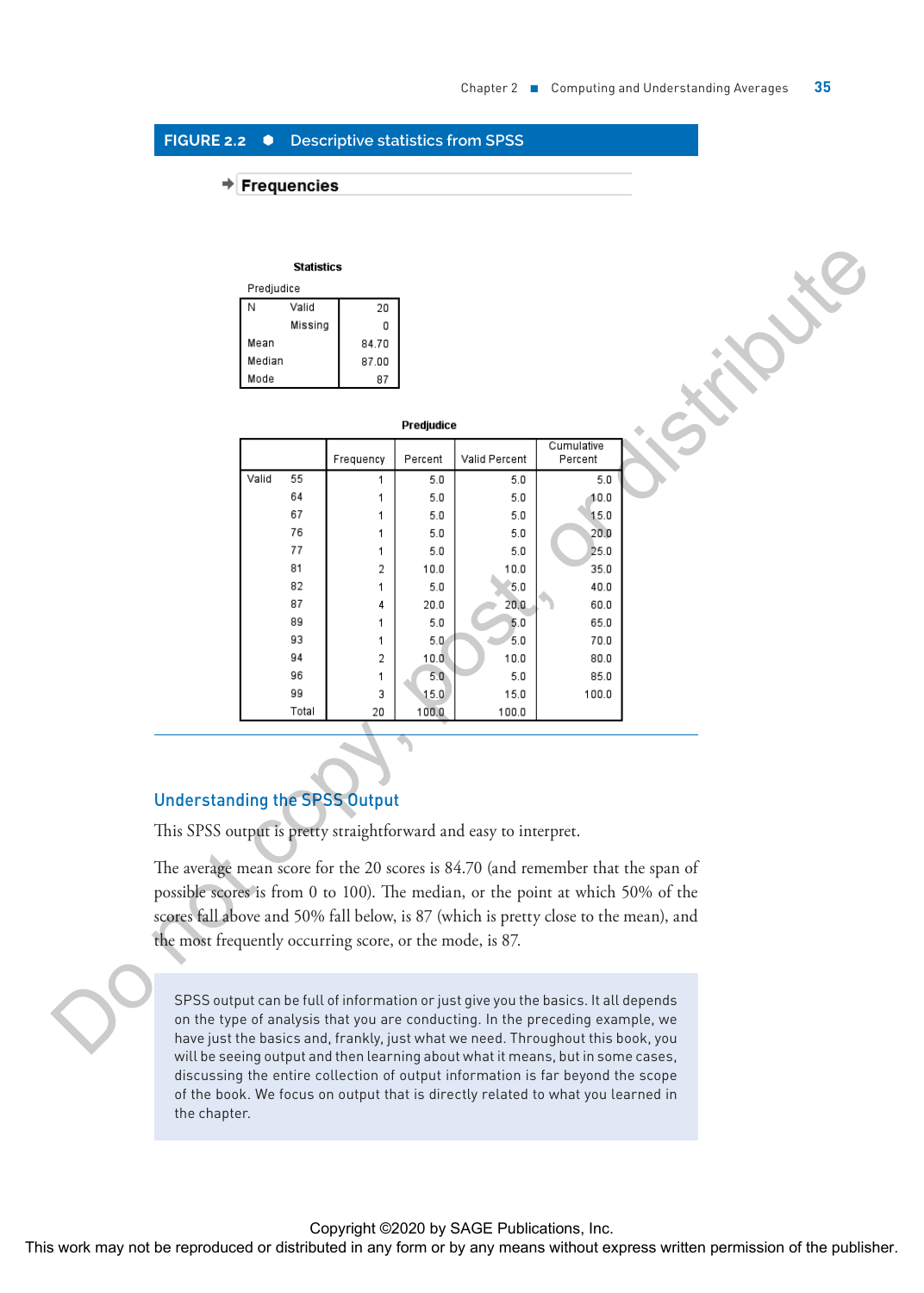### **REAL-WORLD STATS**

The Pew Research Center reported a recent study of who uses the big social media sites, like Facebook, Instagram, LinkedIn, and Twitter. About 70% of all Americans use one or more of these sites! Women tend to use Facebook and Instagram more than men do, but there wasn't really a gender difference for LinkedIn

or Twitter. The researchers also looked at the relationship between age and the percentage of people who used each site. In the following table, notice that, as you might suspect, younger adults use social networks more than older adults.

|                         | <b>Facebook</b>                                                            | Instagram                                                                                                                                                                                            |                | <b>LinkedIn</b> | <b>Twitter</b>                          |  |
|-------------------------|----------------------------------------------------------------------------|------------------------------------------------------------------------------------------------------------------------------------------------------------------------------------------------------|----------------|-----------------|-----------------------------------------|--|
| 18 to 29                | 81%                                                                        | 64%                                                                                                                                                                                                  |                | 29%             | 40%                                     |  |
| 30 to 49                | 78%                                                                        | 40%                                                                                                                                                                                                  |                | 33%             | 27%                                     |  |
| 50 to 64                | 65%                                                                        | 21%                                                                                                                                                                                                  |                | 24%             | 19%                                     |  |
| 65 and over             | 41%                                                                        | 10%                                                                                                                                                                                                  |                | 9%              | 8%                                      |  |
|                         | Want to know more? Go online and<br>read about these and other findings at |                                                                                                                                                                                                      | social-media/. |                 | https://www.pewinternet.org/fact-sheet/ |  |
|                         |                                                                            |                                                                                                                                                                                                      |                |                 |                                         |  |
|                         |                                                                            |                                                                                                                                                                                                      |                |                 |                                         |  |
|                         |                                                                            |                                                                                                                                                                                                      |                |                 |                                         |  |
| <b>Summary</b>          |                                                                            |                                                                                                                                                                                                      |                |                 |                                         |  |
|                         |                                                                            |                                                                                                                                                                                                      |                |                 |                                         |  |
|                         |                                                                            | No matter how fancy-schmancy your statistical techniques are, you will almost always start by sim-<br>ply describing what's there—hence the importance of understanding the simple notion of central |                |                 |                                         |  |
|                         |                                                                            | tendency. From here, we go to another important descriptive characteristic: variability, or how dif-                                                                                                 |                |                 |                                         |  |
|                         |                                                                            | ferent scores are from one another. That's what we'll explore in Chapter 3!                                                                                                                          |                |                 |                                         |  |
|                         |                                                                            |                                                                                                                                                                                                      |                |                 |                                         |  |
|                         |                                                                            |                                                                                                                                                                                                      |                |                 |                                         |  |
|                         |                                                                            |                                                                                                                                                                                                      |                |                 |                                         |  |
| <b>Time to Practice</b> |                                                                            |                                                                                                                                                                                                      |                |                 |                                         |  |
|                         |                                                                            | 1. By hand (which means using a calculator if you'd like), compute the mean, the median, and                                                                                                         |                |                 |                                         |  |
|                         |                                                                            | the mode for the following set of 40 chemistry final scores.                                                                                                                                         |                |                 |                                         |  |
|                         | 93                                                                         | 85                                                                                                                                                                                                   | 99             | 77              |                                         |  |
|                         | 94                                                                         | 99                                                                                                                                                                                                   | 86             | 76              |                                         |  |
|                         | 95                                                                         | 99                                                                                                                                                                                                   | 97             | 84              |                                         |  |
|                         | 91                                                                         | 89                                                                                                                                                                                                   | 77             | 87              |                                         |  |

### **Summary**

### **Time to Practice**

| 93 | 85 | 99 | 77 |
|----|----|----|----|
| 94 | 99 | 86 | 76 |
| 95 | 99 | 97 | 84 |
| 91 | 89 | 77 | 87 |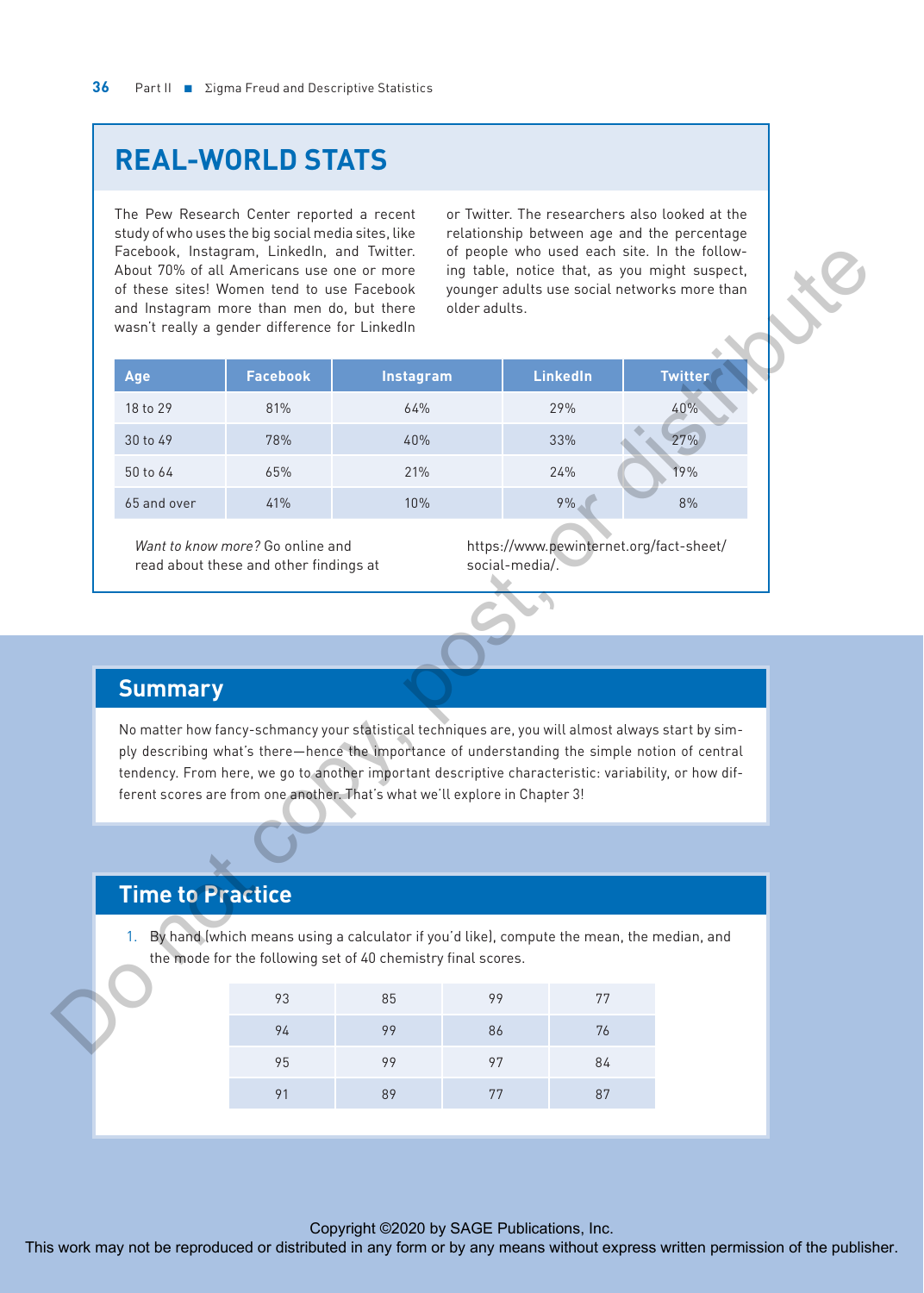| 97 | 83 | 80 | 98 |
|----|----|----|----|
| 75 | 94 | 81 | 85 |
| 78 | 92 | 89 | 94 |
| 76 | 94 | 96 | 94 |
| 90 | 79 | 80 | 92 |
| 77 | 86 | 83 | 81 |

|                                                                                                                                 | $76\,$                                                                                                                                                                                                                                               | 94          | 96                                         | $94$                                            |             |  |
|---------------------------------------------------------------------------------------------------------------------------------|------------------------------------------------------------------------------------------------------------------------------------------------------------------------------------------------------------------------------------------------------|-------------|--------------------------------------------|-------------------------------------------------|-------------|--|
|                                                                                                                                 | 90                                                                                                                                                                                                                                                   | 79          | 80                                         | 92                                              |             |  |
|                                                                                                                                 | 77                                                                                                                                                                                                                                                   | 86          | 83                                         | 81                                              |             |  |
|                                                                                                                                 | 2. Compute the mean, the median, and the mode for the following three sets of scores saved as<br>Chapter 2 Data Set 2. Do it by hand or use a computer program such as SPSS. Show your work,<br>and if you use SPSS, print out a copy of the output. |             |                                            |                                                 |             |  |
|                                                                                                                                 | Score 1                                                                                                                                                                                                                                              |             | Score 2                                    | Score 3                                         |             |  |
|                                                                                                                                 | $\ensuremath{\mathsf{3}}$                                                                                                                                                                                                                            |             | 34                                         | 154                                             |             |  |
|                                                                                                                                 | $\overline{7}$                                                                                                                                                                                                                                       |             | 54                                         | 167                                             |             |  |
|                                                                                                                                 | 5                                                                                                                                                                                                                                                    |             | 17                                         | 132                                             |             |  |
|                                                                                                                                 | 4                                                                                                                                                                                                                                                    | $\sqrt{26}$ |                                            | 145                                             |             |  |
|                                                                                                                                 | 5                                                                                                                                                                                                                                                    |             | 34                                         | 154                                             |             |  |
|                                                                                                                                 | $\boldsymbol{6}$                                                                                                                                                                                                                                     | $\sim 25$   |                                            | 145                                             |             |  |
|                                                                                                                                 | $7\phantom{.}$                                                                                                                                                                                                                                       |             | 14                                         | 113                                             |             |  |
|                                                                                                                                 | $\,8\,$                                                                                                                                                                                                                                              |             | 24                                         | 156                                             |             |  |
|                                                                                                                                 | 6                                                                                                                                                                                                                                                    |             | 25                                         | 154                                             |             |  |
|                                                                                                                                 | 5                                                                                                                                                                                                                                                    |             | 23                                         | 123                                             |             |  |
| 3.                                                                                                                              | Compute the means for the following set of scores saved as Chapter 2 Data Set 3 using SPSS.<br>Print out a copy of the output.                                                                                                                       |             |                                            |                                                 |             |  |
|                                                                                                                                 | <b>Number of Beds</b><br>(infection rate)                                                                                                                                                                                                            |             |                                            | <b>Infection Rate</b><br>(per 1,000 admissions) |             |  |
|                                                                                                                                 | 234                                                                                                                                                                                                                                                  |             |                                            | 1.7                                             |             |  |
|                                                                                                                                 | 214                                                                                                                                                                                                                                                  |             |                                            | 2.4                                             |             |  |
|                                                                                                                                 | 165                                                                                                                                                                                                                                                  |             |                                            | $3.1\,$                                         |             |  |
|                                                                                                                                 | 436                                                                                                                                                                                                                                                  |             |                                            | 5.6                                             |             |  |
|                                                                                                                                 | 432                                                                                                                                                                                                                                                  |             |                                            | 4.9                                             |             |  |
|                                                                                                                                 | 342                                                                                                                                                                                                                                                  |             |                                            | $5.3\,$                                         |             |  |
|                                                                                                                                 |                                                                                                                                                                                                                                                      |             |                                            |                                                 | (Continued) |  |
| This work may not be reproduced or distributed in any form or by any means without express written permission of the publisher. |                                                                                                                                                                                                                                                      |             | Copyright ©2020 by SAGE Publications, Inc. |                                                 |             |  |

| <b>Number of Beds</b><br>(infection rate) | <b>Infection Rate</b><br>(per 1,000 admissions) |
|-------------------------------------------|-------------------------------------------------|
| 234                                       | 1.7                                             |
| 214                                       | 2.4                                             |
| 165                                       | 3.1                                             |
| 436                                       | 5.6                                             |
| 432                                       | 4.9                                             |
| 342                                       | 5.3                                             |
|                                           |                                                 |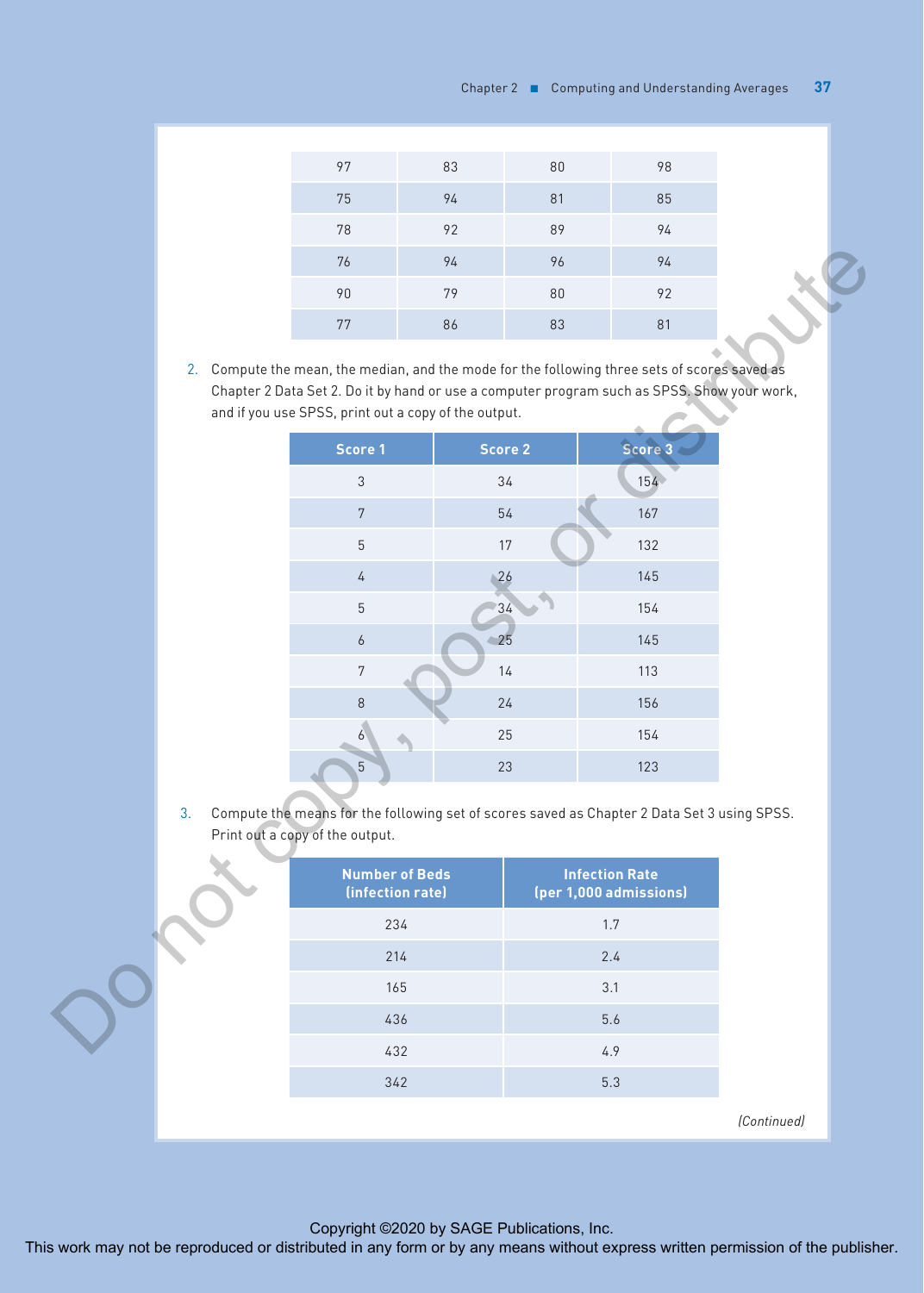#### (Continued)

| <b>Number of Beds</b><br>(infection rate) | <b>Infection Rate</b><br>(per 1,000 admissions) |
|-------------------------------------------|-------------------------------------------------|
|                                           |                                                 |
| 276                                       | 5.6                                             |
| 187                                       | 1.2                                             |
|                                           |                                                 |
| 512                                       | 3.3                                             |
| 553                                       | $\mu$ 1                                         |

|            | 187<br>512<br>553                                                                                                                                                                                                                                                                                                              |         |                    | 1.2<br>3.3                                                                                         |                  |
|------------|--------------------------------------------------------------------------------------------------------------------------------------------------------------------------------------------------------------------------------------------------------------------------------------------------------------------------------|---------|--------------------|----------------------------------------------------------------------------------------------------|------------------|
|            |                                                                                                                                                                                                                                                                                                                                |         |                    |                                                                                                    |                  |
|            |                                                                                                                                                                                                                                                                                                                                |         |                    |                                                                                                    |                  |
|            |                                                                                                                                                                                                                                                                                                                                |         |                    | 4.1                                                                                                |                  |
| your work. | end of each day which item is selling best. Use your vast knowledge of descriptive statistics<br>and write one paragraph to let the boss know what happened today. Here are the data. Don't<br>use SPSS to compute important values; rather, do it by hand. Be sure to include a copy of                                       |         |                    | 4. You are the manager of a fast-food restaurant. Part of your job is to report to the boss at the |                  |
|            | <b>Special</b>                                                                                                                                                                                                                                                                                                                 |         | <b>Number Sold</b> | Cost                                                                                               |                  |
|            | Huge Burger                                                                                                                                                                                                                                                                                                                    |         | 20                 | \$2.95                                                                                             |                  |
|            | <b>Baby Burger</b>                                                                                                                                                                                                                                                                                                             |         | 18                 | \$1.49                                                                                             |                  |
|            | Chicken Littles                                                                                                                                                                                                                                                                                                                |         | 25                 | \$3.50                                                                                             |                  |
|            | Porker Burger                                                                                                                                                                                                                                                                                                                  |         | 19                 | \$2.95                                                                                             |                  |
|            | Yummy Burger                                                                                                                                                                                                                                                                                                                   |         | 17 <sup>°</sup>    | \$1.99                                                                                             |                  |
|            |                                                                                                                                                                                                                                                                                                                                |         |                    |                                                                                                    |                  |
|            | Coney Dog                                                                                                                                                                                                                                                                                                                      |         | 20                 | \$1.99                                                                                             |                  |
|            | Total specials sold<br>5. Imagine you are the CEO of a small group of clothing stores and you are planning an expansion.                                                                                                                                                                                                       |         | 119                |                                                                                                    |                  |
|            | You'd like your new store to post similar numbers as the other three that are in your empire.<br>By hand, provide some idea of what you want the store's financial performance to look like.<br>And remember that you have to select whether to use the mean, the median, or the mode as an<br>average. Good luck, young Jedi. |         |                    |                                                                                                    |                  |
|            | Average                                                                                                                                                                                                                                                                                                                        | Store 1 | <b>Store 2</b>     | <b>Store 3</b>                                                                                     | <b>New Store</b> |
| dollars)   | Sales (in thousands of                                                                                                                                                                                                                                                                                                         | 323.6   | 234.6              | 308.3                                                                                              |                  |
|            | Number of items<br>purchased                                                                                                                                                                                                                                                                                                   | 3,454   | 5,645              | 4,565                                                                                              |                  |

| Average                            | Store 1 | Store 2 | Store 3 | <b>New Store</b> |
|------------------------------------|---------|---------|---------|------------------|
| Sales (in thousands of<br>dollarsl | 323.6   | 234.6   | 308.3   |                  |
| Number of items<br>purchased       | 3,454   | 5,645   | 4,565   |                  |
| Number of visitors                 | 4.534   | 6.765   | 6,654   |                  |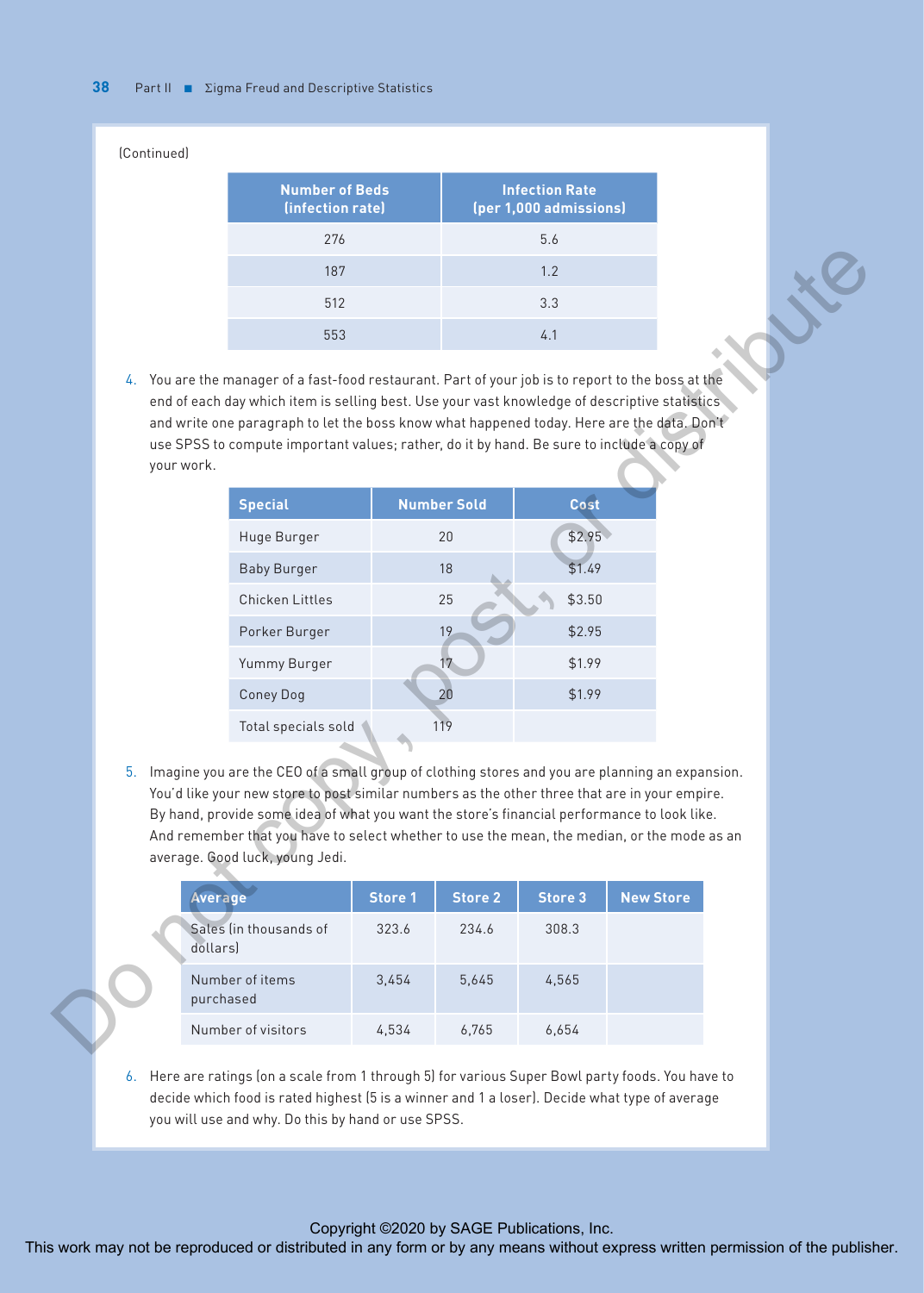| <b>Snack Food</b>                                                                                                                                                                                                                                                                                                                                                                      | <b>North Fans</b> | <b>East Fans</b> | <b>South Fans</b> | <b>West Fans</b> |
|----------------------------------------------------------------------------------------------------------------------------------------------------------------------------------------------------------------------------------------------------------------------------------------------------------------------------------------------------------------------------------------|-------------------|------------------|-------------------|------------------|
| Loaded Nachos                                                                                                                                                                                                                                                                                                                                                                          | 4                 | 4                | 5                 | 4                |
| Fruit Cup                                                                                                                                                                                                                                                                                                                                                                              | $\overline{2}$    | $\mathbf{1}$     | $\overline{2}$    | $\mathbf{1}$     |
| <b>Spicy Wings</b>                                                                                                                                                                                                                                                                                                                                                                     | 4                 | 3                | 3                 | 3                |
| Gargantuan Overstuffed<br>Pizza                                                                                                                                                                                                                                                                                                                                                        | 3                 | 4                | 4                 | 5                |
| Beer Chicken                                                                                                                                                                                                                                                                                                                                                                           | $5\,$             | $\mathbf 5$      | $\mathbf 5$       |                  |
| 7. Under what conditions would you use the median rather than the mean as a measure of central<br>tendency? Why? Provide an example of two situations in which the median might be more<br>useful than the mean as a measure of central tendency.                                                                                                                                      |                   |                  |                   |                  |
| 8. Suppose you are working with a data set that has some very "different" (much larger or much<br>smaller than the rest of the data) scores. What measure of central tendency would you use<br>and why?                                                                                                                                                                                |                   |                  |                   |                  |
| 9. For this exercise, use the following set of 16 scores (ranked) that consists of income levels<br>ranging from about \$50,000 to about \$200,000. What is the best measure of central tendency,<br>and why?<br>\$199,999<br>\$98,789<br>\$90,878<br>\$87,678<br>\$87,245<br>\$83,675<br>\$77,876<br>\$77,743<br>\$76,564<br>\$76,465<br>\$75,643<br>\$66,768<br>\$65,654<br>\$58,768 |                   |                  |                   |                  |
| \$54,678<br>\$51,354<br>10. Use the data in Chapter 2 Data Set 4 and, manually, compute the average attitude scores (with<br>a score of 10 meaning a very positive attitude and a 1 meaning a very negative attitude) for                                                                                                                                                              |                   |                  |                   |                  |
| three groups of individuals' attitudes reflecting their experience with urban transportation.<br>Choose the mean as the average to use.                                                                                                                                                                                                                                                |                   |                  |                   | (Continued)      |
|                                                                                                                                                                                                                                                                                                                                                                                        |                   |                  |                   |                  |

- 7. Under what conditions would you use the median rather than the mean as a measure of central tendency? Why? Provide an example of two situations in which the median might be more useful than the mean as a measure of central tendency.
- 8. Suppose you are working with a data set that has some very "different" (much larger or much smaller than the rest of the data) scores. What measure of central tendency would you use and why?
- 9. For this exercise, use the following set of 16 scores (ranked) that consists of income levels ranging from about \$50,000 to about \$200,000. What is the best measure of central tendency, and why?